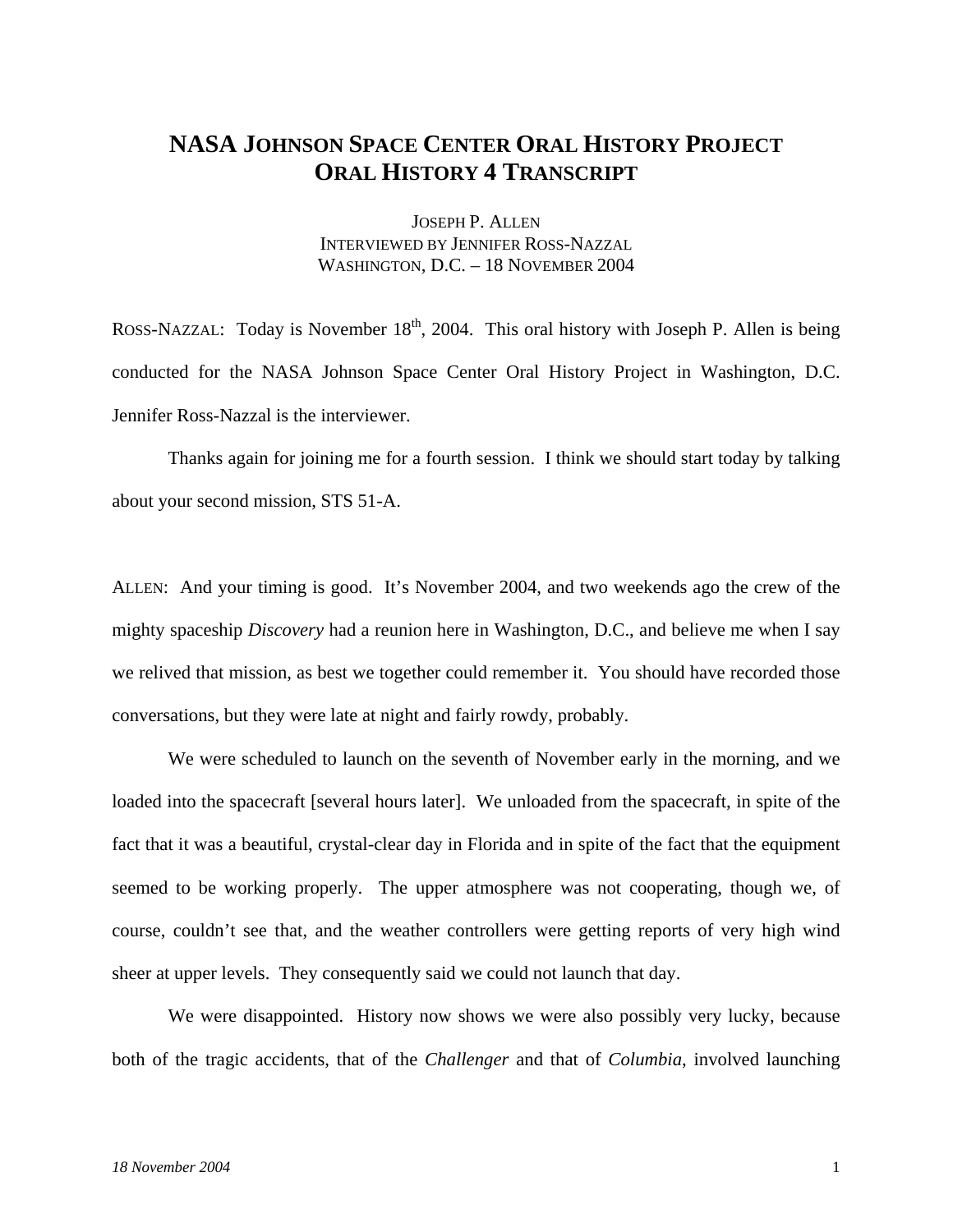through very high wind sheer conditions, and there's some thinking now that high wind sheers and Space Shuttles do not safely go together.

In any case, we were offloaded from the spaceship. I remember it for many reasons, one being I had a genuine feeling of anxiety that morning, and, perhaps because of naïveté, when I'd launched two years earlier aboard *Columbia*, I had not had that feeling of anxiety. We stood down for twenty-four hours. Loaded aboard the next morning, and that feeling of anxiety was no longer in my subconscious. So, again, I have no reason why that was the case, but I felt a lot more confident the second day, and indeed, we launched on that second day and arrived safely in orbit.

I'm going to back up with regard to the objectives of the mission 51-A. In January of that year, 1984, my former shipmate and good friend Vance [D.] Brand flew an earlier mission. The objectives of that mission were to deploy two communication satellites, PALAPA and WESTAR by name, both of them fitted with a new, improved kick stage, the rocket that sits behind the satellite that is used to take it to the proper geosynchronous orbit. They also deployed a satellite that, if memory serves me, was to inflate, for reasons that kind of escape me, and was to have been left in the low Earth orbit inflated so it was to physically have a large size. The fourth objective of the mission was to deploy still another satellite. The name of this satellite was Bruce McCandless [II], testing the Manned Maneuvering Unit.

The first satellite was deployed. The spaceship backed away and then watched as that satellite ignited its kick stage, and the impression to those in the spaceship was the rocket did indeed ignite. Then somehow they lost the sight of the rocket engine fire, but they weren't sure it was anything out of normal. The ground controllers, however, detected that the rocket had ignited, the satellite had moved in position, but then the rocket had extinguished itself. Thus it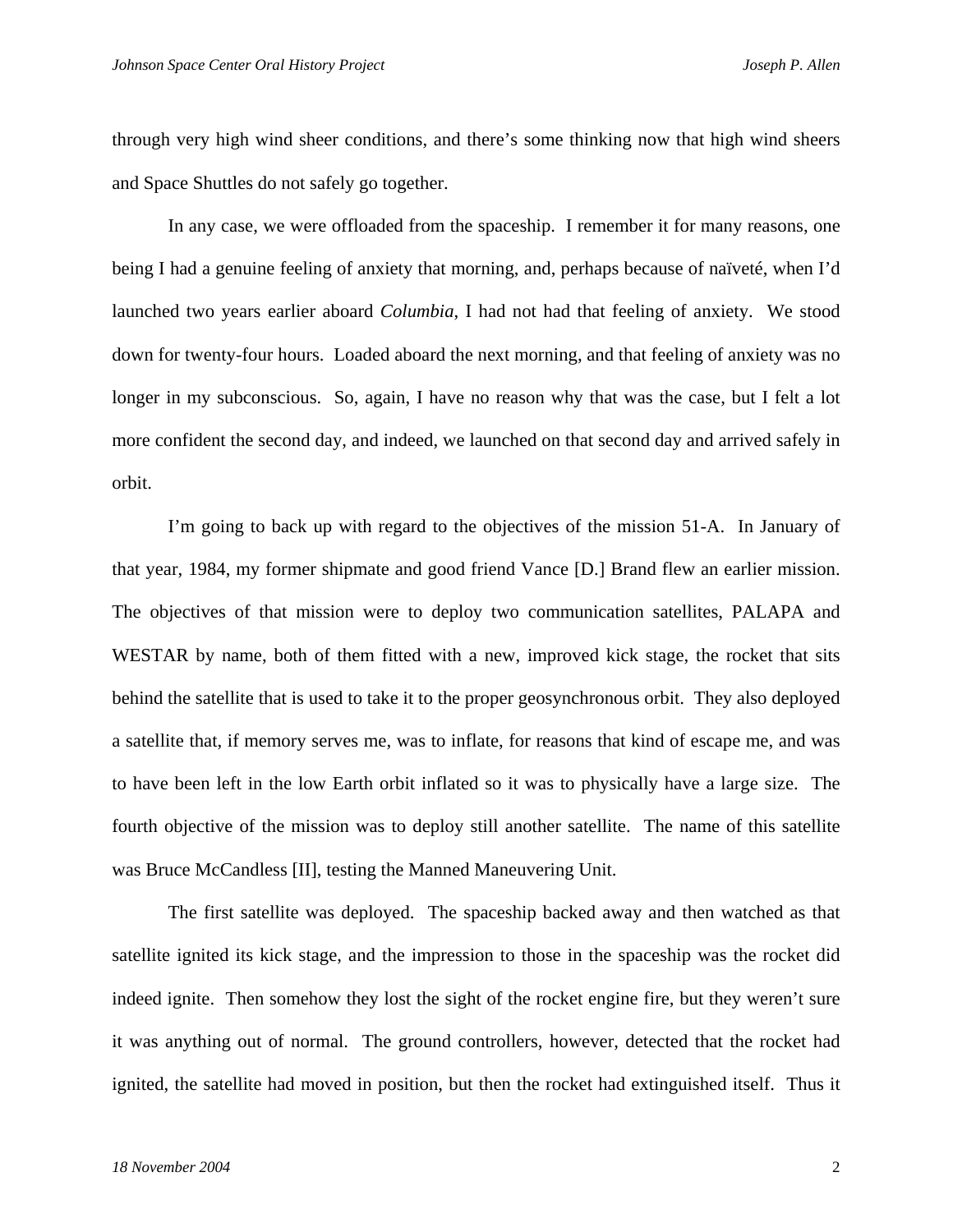was in only a slightly higher low Earth orbit. It was a long way from geosynchronous orbit; a terrible disappointment.

The second satellite was to be deployed the next day. The twenty-four hours between those two deployments were filled with debate as to what was this problem. Was it a satellite problem or was it a new, improved kick-stage problem? If it was the kick stage, perhaps it would be wiser to bring that satellite and kick stage home undeployed, and fix the problem. The other argument was, "Nah, it was just an anomaly. Go ahead and deploy it. Put it up to high geosynchronous orbit, and everything will be fine."

The decision was ultimately made, probably with a vote that resembles our recent presidential elections, a hair's breadth of difference between those for and those against. Sure enough, the second satellite behaved in exactly the same way. It did not get to geosynchronous orbit. I probably was watching this mission more intently because, again, my good friend Vance Brand was the commander, so I knew that Vance was distressed in the extreme, as his fellow shipmates now aboard this flight.

The third mission objective was then addressed, and that was to deploy the inflatable satellite. I don't exactly remember how that unfolded, but in essence, the satellite was put outside into an orbit a short distance away from the Orbiter. The inflation process began. To everyone's amazement, it inflated to the proper dimension but then continued to grow and popped. It was like a party balloon that had overinflated and then collapsed back on itself. So they were now zero for three in satellite deploys. I've never asked him, but I wondered what Bruce McCandless was thinking at that point, because he was going to be the fourth satellite.

Fortunately for Bruce and for the entire NASA team, that deployment worked like a charm, and the MMU [Manned Maneuvering Unit] behaved beautifully, and some of the best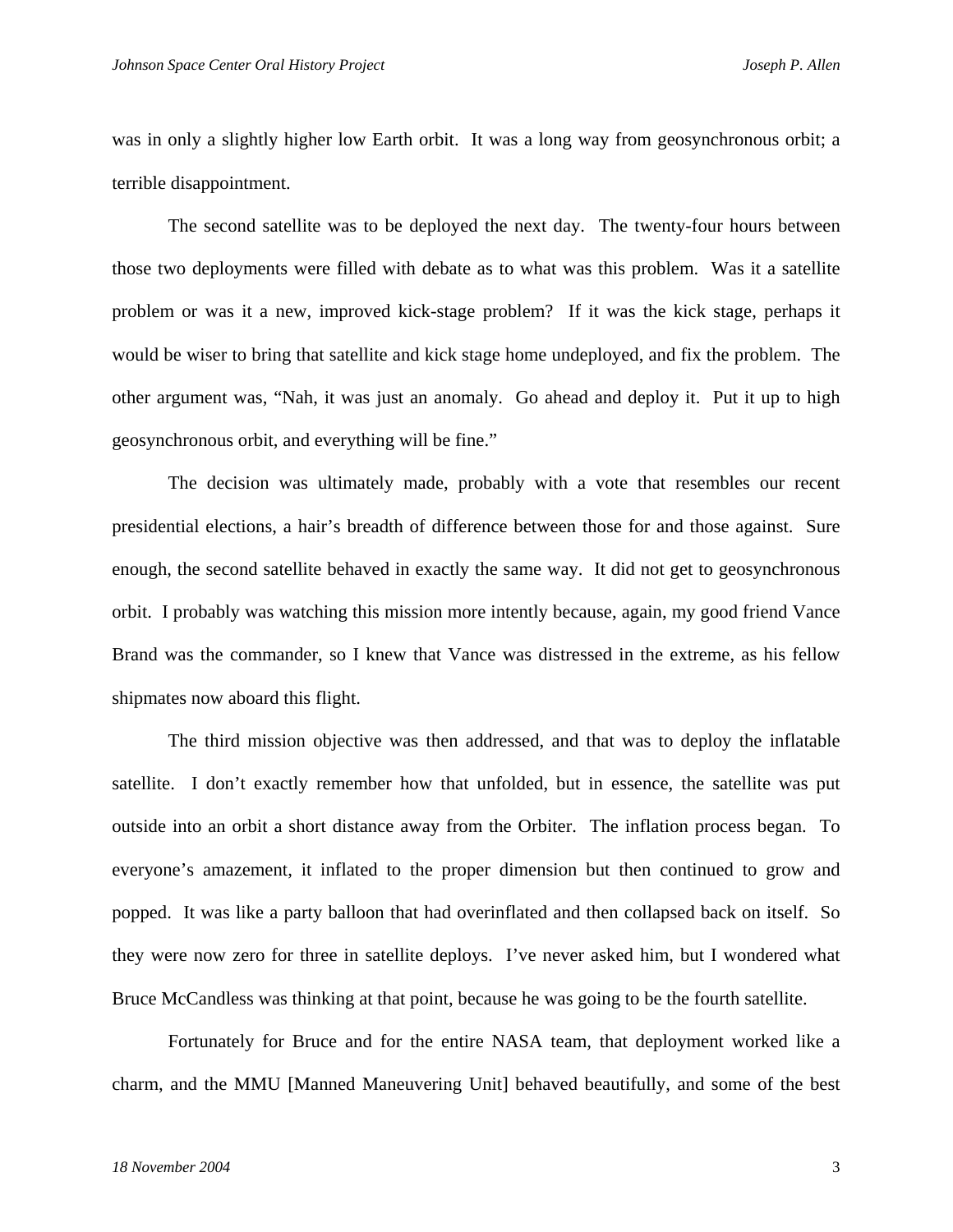known photographs of humans in space, Bruce McCandless specifically, as a satellite free in Earth orbit, maneuvering himself around with the maneuvering unit. Again, that photograph is one of the most famous and has appeared everywhere, including, I think, on a United States postage stamp.

The mission of Vance Brand concluded and, I think, landed at Cape Kennedy, the first mission to land back at the Cape [Canaveral, Florida]. I could be wrong about that, but I think it had that unique aspect to it as well. Perfect landing.

I was to fly aboard a mission in November of that same year, and the payload for STS 51- A was relatively firm on the manifest. However, the irony of a very successful MMU flight coupled with two stranded communication satellites, both in perfectly good working order, crept into the minds of a number of engineers at the Johnson Space Center, and very quickly evolved a plan to use the MMU and spacewalking crewmen to move out to the satellites one at a time, grapple them or grapple each, tug it back to the Space Shuttle, affix it in a clamping device of some kind, and bring [them] home.

This plan was encouraged from the outside by business entities now owning the satellites, and those entities were insurance companies, one of the companies being Lloyd's of London and another company being [International Technology Underwriters (INTEC)]. It was managed by a man named Jim [James W.] Barrett. The Lloyd's of London ownership was managed by a man named Stephen Merrett. Each of these individuals independently argued with NASA it would be a good idea to fetch the satellites, and following the precedent of the Law of the Sea, the salvors would then have possession of the salvaged treasure and could be returned to the rightful owners.

Well, NASA liked the idea. Keep in mind, NASA was still in its halcyon days, still riding on the coattails of the successful Apollo missions, successful Skylab, successful Apollo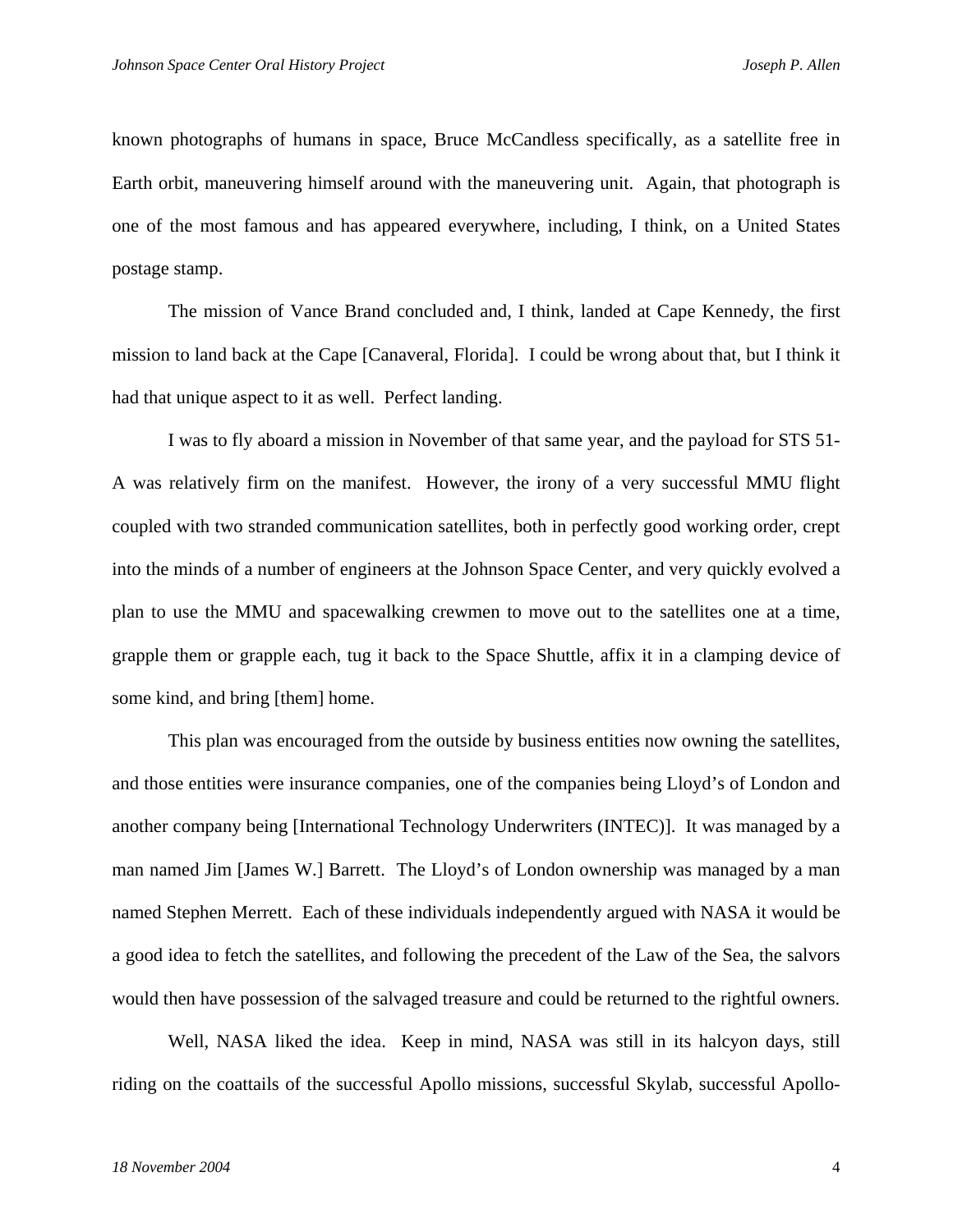Soyuz [Test Project], successful first tests of the Orbiter, and a series of thirteen successful Orbital flights. This was the fourteenth flight. NASA continued to be bullish on itself. We, the crew, were thrilled with these discussions, because it would mean we would fly a very interesting flight profile and be given the opportunity to carry out the first salvage of valuable assets from the new ocean. Important assets had been dealt with in orbit in earlier flights, namely, the Solar Max [Maximum] satellite, which needed some repair, but that asset was addressed and repaired and left in orbit.

To capture the satellite was not an easy assignment, however. No one, in the building of the satellites, had ever envisioned that they would be visited later, much less handled by suited astronauts, because the satellites would be in their rightful place, namely, twenty-two thousand miles above the surface of the Earth in geosynchronous orbit. Space Shuttles could not go there. The only feature of the satellite that appeared to us might serve as a handle were microwave guides and antennae affixed to the top of the satellites, or possibly the opening at the bottom of the satellite through which rocket exhaust gases escaped to reposition the communication satellite in its geosynchronous orbit from time to time. So, in short, there was a small rocket bell extending from the back of each of the satellites.

With this in mind, the NASA engineers came up with a very clever plan. We decided the antennae would be too fragile to grapple, and so they decided we would stab the satellite from the back, using a device that I later called a tribute to Rube Goldberg and Sigmund Freud, the device we called the stinger. It, in essence, Jennifer, resembled a folded umbrella which one could put up inside the rocket and then open such that the tines of the umbrella would now stick against the side, and essentially the stinger would now be locked in the rocket engine of the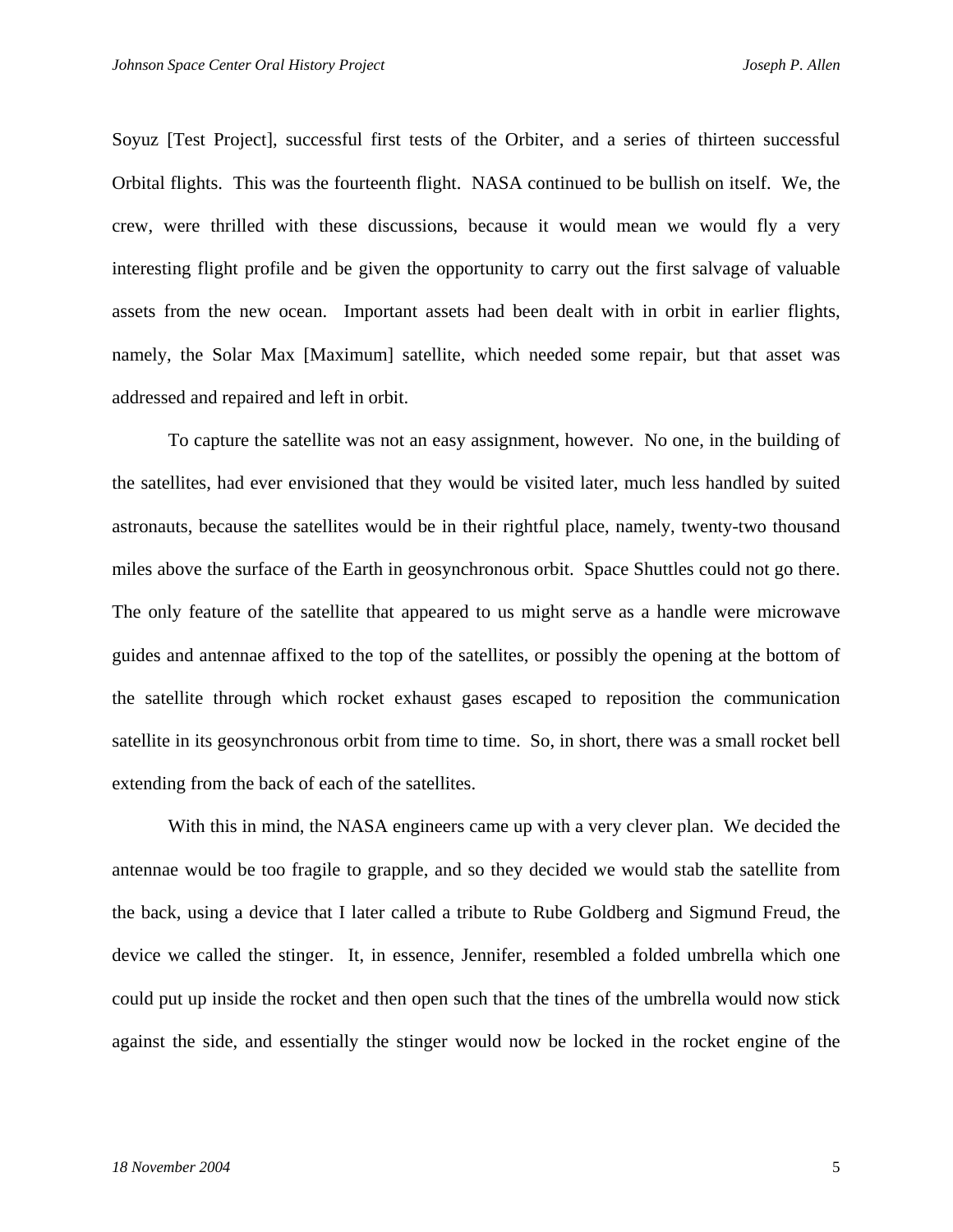satellite. This didn't seem at first blush to be a good idea, but it was determined that the rocket engine had gone out, and it was not of itself ignitable again.

Because of troubles that the Solar Max mission had experienced with automatic tripping devices on grapple tools operated by the suited astronauts, we decided the stinger would not have any automatic devices. Everything would be manual, including the deployment of the umbrella feature would be done just with a button on the device, and the tightening down of a clamp that pulled a plate against the now open umbrella tines would be done just by a crank. Both the button and the crank could be reached by the suited astronaut—that would be myself or Dale [A.] Gardner—because the device was to be affixed across our chest. When completely suited in the space suit and in the MMU with the stinger device affixed to our chest, we looked for all the world like a space-age medieval knight entering a jousting contest. It was very bizarre-looking, quite ungainly on the ground, but in the zero gravity of space, should be quite workable.

The procedure was to be MMU crewmen would grapple the satellite and then patiently wait while the Orbiter was maneuvered close enough to the satellite-astronaut combination, such that the robot arm, the RMS [Remote Manipulator System], could grapple a grapple fixture mounted also on the side of the MMU. In personal terms, I would go out, capture the first errant satellite using the MMU feature known as the attitude hold; stop satellite and myself from rotating. Rick [Frederick H. Hauck] would maneuver *Discovery* close enough to me such that Anna [L. Fisher] with RMS could affix the grapple feature attached to the MMU. It seemed easy enough.

She would then maneuver me and satellite in such a position that Dale could affix a clamp to the delicate part of the satellite, the wave guides on the top of it, which the grapple fixture could then hold while the two of us, Dale and myself, affixed a much larger clamping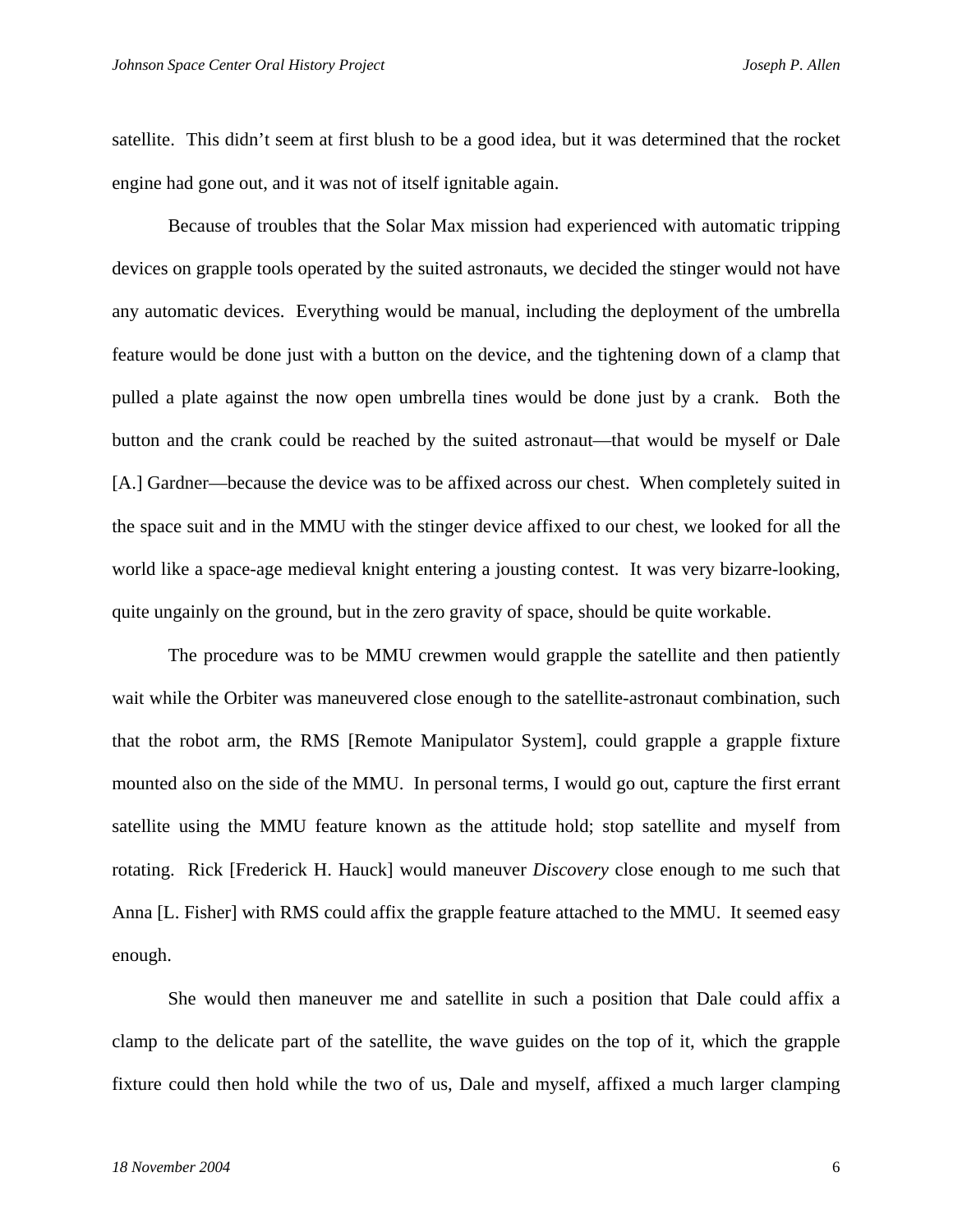ring to the bottom of the satellite, the end from which the small rocket engine protruded. Seemed like a good plan.

We trained on maneuvering the MMU at simulators in Denver [Colorado] and at visual simulators there in Houston [Texas], and Dale and I both got very adept at flying the MMU. I was to make the first recovery attempt. If that worked, and based on experiences gained, Dale would make the second recovery attempt.

Our mission was also to deliver two other communication satellites to orbit, so again we had a fairly simple mission to fly; two satellites up and deployed, a few in-flight experiments to do, and then two errant satellites to recover, load aboard the Space Shuttle, and come home. I mention I got several somewhat rude notes from my fellow astronauts underscoring the fact that in delivering the two satellites to orbit and picking two up, that neither Dale nor I was to get these satellites confused. In other words, don't bring home satellites that we'd just taken there. It's very unkind from our fellow astronauts to point this out, but it was kind of funny.

The training for this mission unfolded in a blur, because there was a lot to get done, and in those years NASA moved with a certain amount of speed, in sobering contrast to the speed with which NASA now moves. Nonetheless, all the training was completed on time.

Jennifer, there are many, to my mind, amusing stories about this, some of them quite serious—not amusing, but serious—because this would be a tough mission. We also learned in a rather roundabout way that more than a few lives would be dramatically affected by our success or nonsuccess, lives of people whom we did not know on the ground, but were individuals who would lose considerable amount of their personal wealth if the satellites were not recovered. I won't go into the details as to how this works, but with Lloyd's of London, often the losers in a big insurance loss are individual people that have bet on the fact it's not going to be lost. With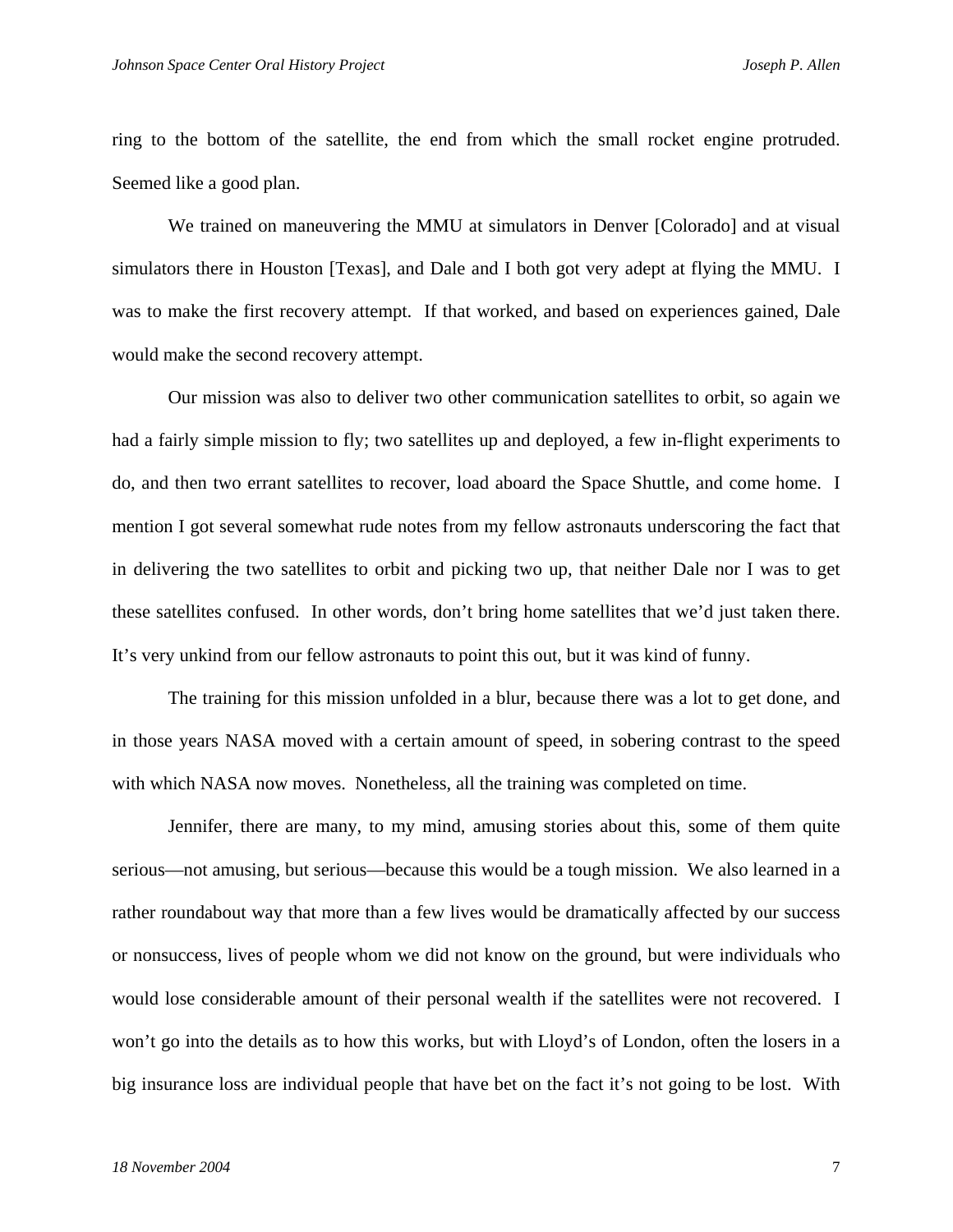American insurance companies, this is not the case; it's corporate monies that are lost, not monies of individuals. But in the case of Lloyd's, because of the way Lloyd's evolved as kind of one of the first insurers on a world marketplace, that's what's happened.

We saw a BBC [British Broadcasting Company] television broadcast, quite by accident, of the various serious people in England that would be bankrupt and destitute if this mission fail[ed], so we really felt considerable pressure to do the very best job we could to attempt to make certain it succeeded.

Another recollection I have of the flight is becoming for the first time in my life aware of the insurance industry, and I found it bizarre that the insurance industry was now touching on space adventures, in a way. I remember hearing an insurance person from England describe the mission we were about to set off on as very unusual to his way of thinking, because, he pointed out, he had spent a lifetime insuring things against fire or the chance they would explode, and he said, "With you chaps in the space business, you purposely set fire to a massive amount of explosives, and I find myself now betting on whether you can control the explosion or not." And I thought that was a rather graphic way to describe a rocket launch. The more one thinks about it, though, it's a very accurate way, and sadly, a year later, we saw an example of what happened when we chaps could not control the explosion, and we lost *Challenger* as a consequence, as a tragic consequence.

Since I'm talking about it, let me describe the recovery effort. We deployed the first two satellites without any problem in the first few days. We did some in-flight experiments, and then the day to do the spacewalks came upon us. I was very keen to have that day arrive, because, you will remember, I had been an unsuccessful spacewalker two years earlier. In a way, my dreams had been answered, because without the satellite recovery, the STS 51-A would not have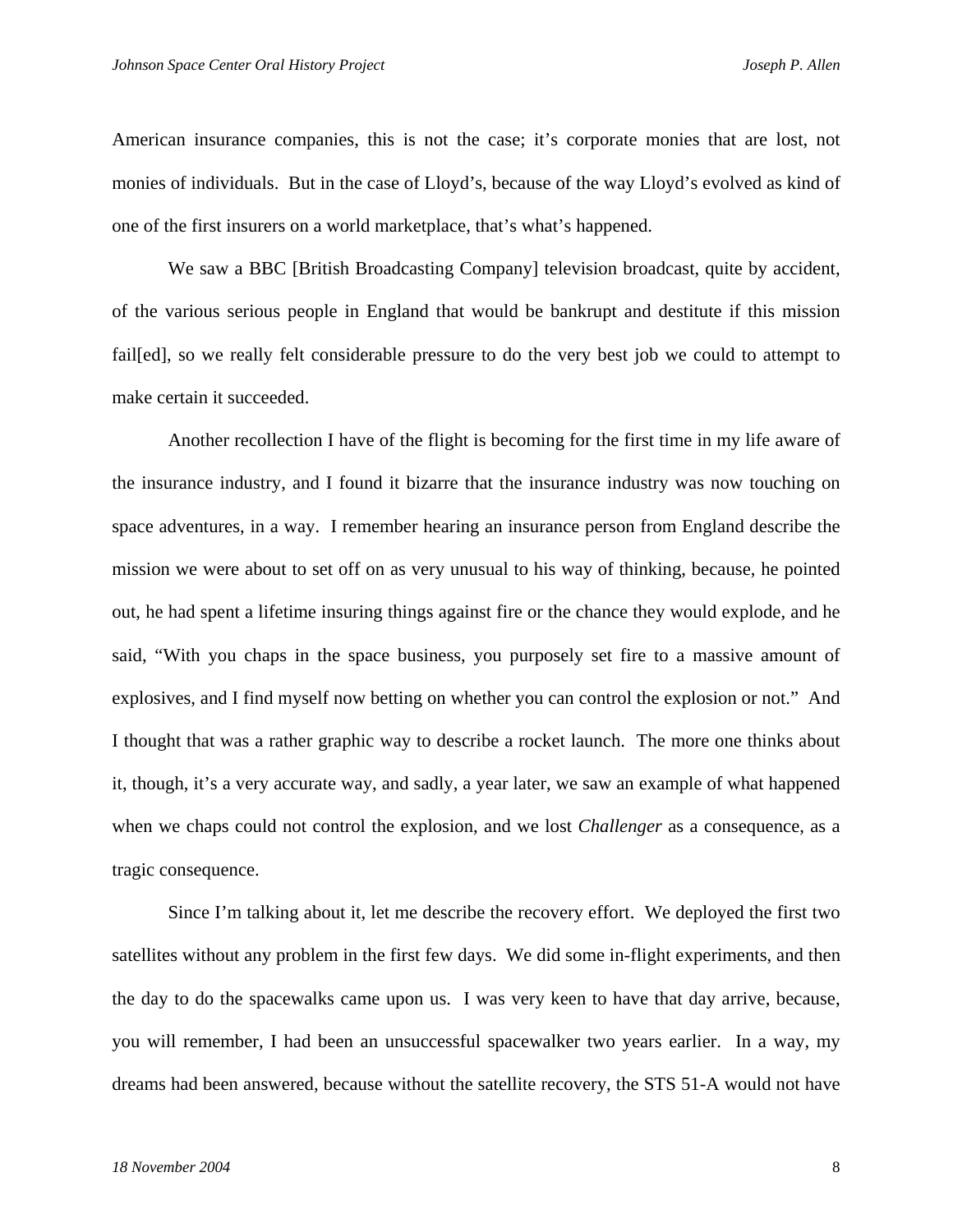had a spacewalk, I'm sure. But here I was, through weird circumstance, being given a chance to do a spacewalk.

Per the procedures, Dale and I began to don the space suits, very ably helped by David [M.] Walker, who was the IVA crewman, the Intravehicular [Activity] crewman, with the assignment of being the caretaker of the EVA [Extravehicular Activity] crewmen. He would help us get suited, and he would then watch us closely through the aft windows of the Orbiter and help with the choreographing of the spacewalk as it unfolded. He would be the communicator to us, and he took that job very seriously, and he was superb at that job. Eight hours after the EVA started, we reentered, doffed the space suits with David's help, and then realized by looking at him that he had one of the worst headaches one could imagine. He put his heart and soul into it and was suffering as a consequence.

We were elated because we had succeeded in getting the satellite, but we were concerned about David, and as a consequence, urged him to consume more of the headache medicine that he perhaps he should. He asked me, "Joe, you're a doctor. How many should I take?"

I said, "Take all but two, and call me in the morning," and I think he did take more than two. He did not take all but two.

We were suited without consequence. There is a point when the IVA crewman pops the helmet on the head of each of the spacewalking crewmen, and he had already buttoned Dale up, and then he was coming to me. Just as he got ready to do it, I said, "David, stop. I am so hungry. I really need a cookie or something to eat."

He said, "Oh, Joe, how could you? We're slightly—."

I said, "David, I need a butter cookie." So he goes off into the food pantry, grabs things, throws it hither and yon and comes back with a butter cookie. I open my mouth. Keep in mind I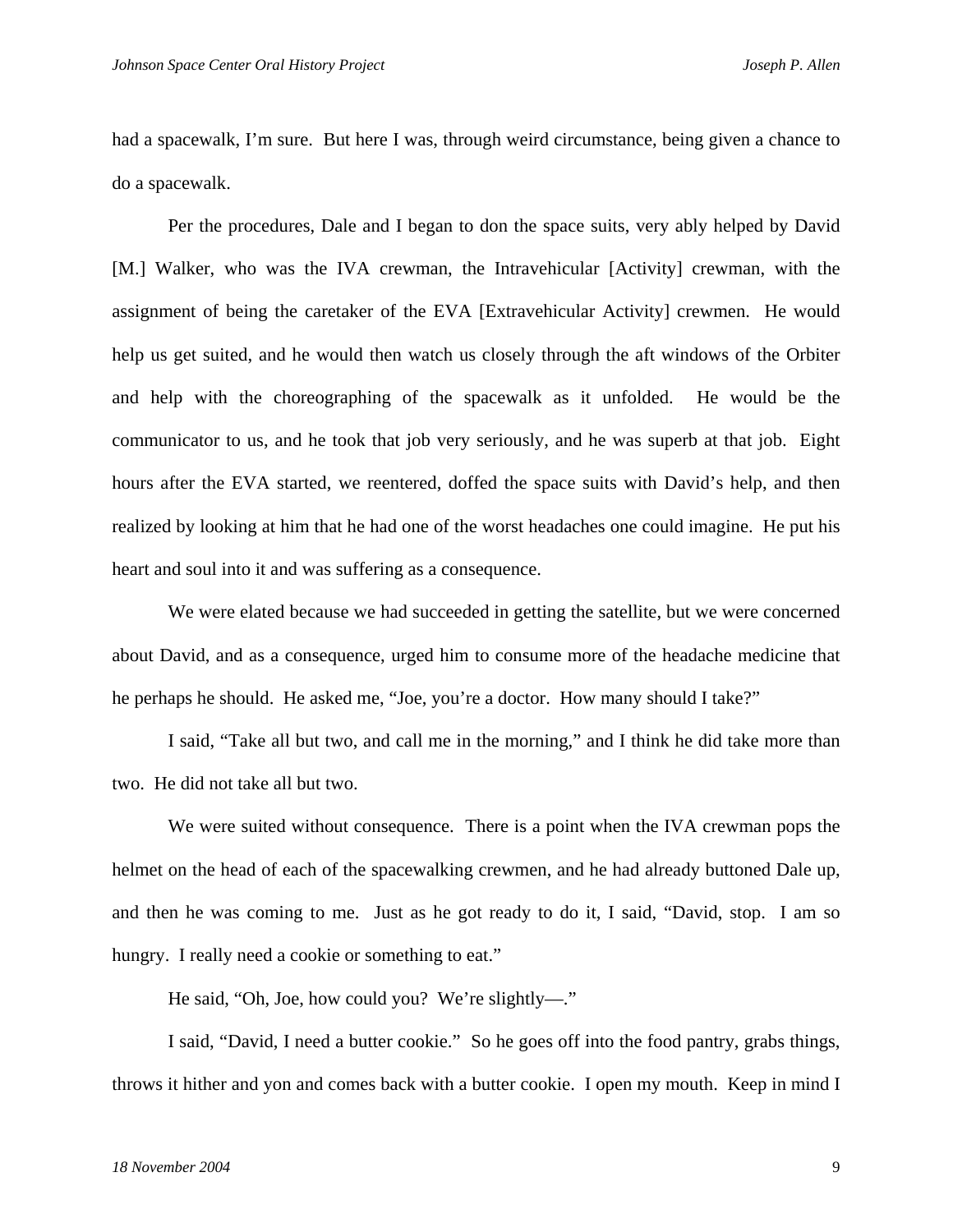can't use my hands now. He puts the butter cookie into [my mouth], the whole thing, and then he hits my jaw shut [demonstrates].

He says, "Eat it, but don't choke, you little rodent." We can come back to that later.

I ate the butter cookie; felt better. David put the helmet onto me, popped it. We're now sealed, and there unfolded a pressurizing and then a depressurizing of the airlock, and the EVA started.

It was extraordinary, Jennifer, as you would imagine. EVAs have to be the most fun ever invented. In this case, with Dale's able help, I was plugged into the MMU, affixed to the gunnel of the *Discovery*. Once plugged in, I then removed my tether, pulled the pins that held the MMU, and it floated free in the payload bay. Ever so carefully, I then began to use the control mechanisms of the MMU, rotational motion on one hand and lateral motion—fore, aft, up, down, left right—on the other hand. I'd been very well trained to do this through the simulators and also in talking with Bruce McCandless and Bob [Robert L.] Stewart, the two earlier pilots of this. Everything they had taught me, and the simulation had taught me seemed to be happening as I activated these controls. The MMU moved exactly as I expected it to, and within a few moments I had confidence that I could maneuver wherever I wanted to go at whatever speed and achieve the first objective, which was to affix the satellite.

Now, I'm going to put a bookmark here, and I'm going to tell a story that's a true story that happened two days before the launch. As you know, crew members get very tightly booked as the launch gets closer and closer, and one finds oneself as a small cog in a big machine. You really do not, as an individual, have a life of your own. Training starts early in the morning and goes till late at night, and you work diligently through the schedule to make certain every square is filled and you're properly trained before a flight.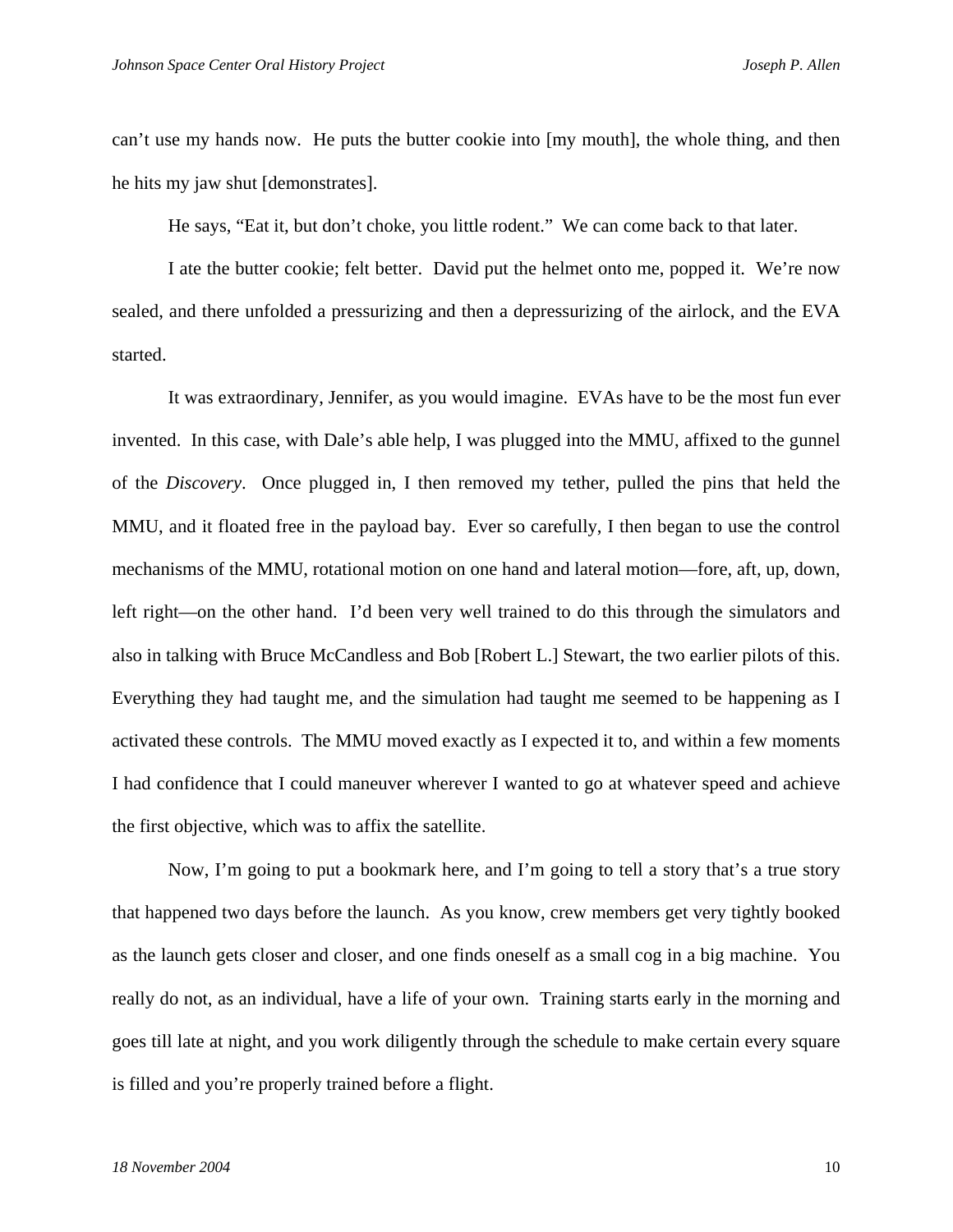That said, to our surprise, when we arrived at the Cape maybe four or five days before the launch, we remarked on the fact that we had a meeting about two or three days before the launch with an Associate Administrator of NASA, an individual newly named to the job of the head Public Affairs Office at NASA by the White House. We didn't know why we were to have this meeting. It was to be for an hour. But we didn't question it.

The meeting took place in crew quarters at the Cape. We went into the meeting room in flight suits, we five crew members, and then in came the Associate Administrator. Very nice gentleman; introduced himself, and I think one of his aides or deputies was with him. Introduced himself all around. We sat down and Rick said, "Now, Mr.—;" it's unimportant—"what's the agenda for this meeting?"

Whereupon the albeit naïve individual—we didn't know it at the time—but said, "Well, no specific agenda. I just wanted to introduce myself and just say that if there's anything I can do for you, I'm here to help and wish you good luck." We as individual crew members were all surprised, because this really was occupying a good chunk of our morning, and time was very important to us right then. Not that it was discourteous of the individual, but it was unclear why this meeting was to take place.

However, an unfortunate incident had happened a day earlier, in that a story appeared in the Florida newspaper the *Today*, that an unnamed NASA spokesperson had quoted the crew as saying, "The likelihood of capturing both satellites was very high." We'd read the article and amongst ourselves, were curious, because none of us had said it, and how the crew could be quoted. Perhaps it was a support crew member, but we didn't think so, and were fretful that those words had gone in, because we thought the task was going to be quite difficult. We didn't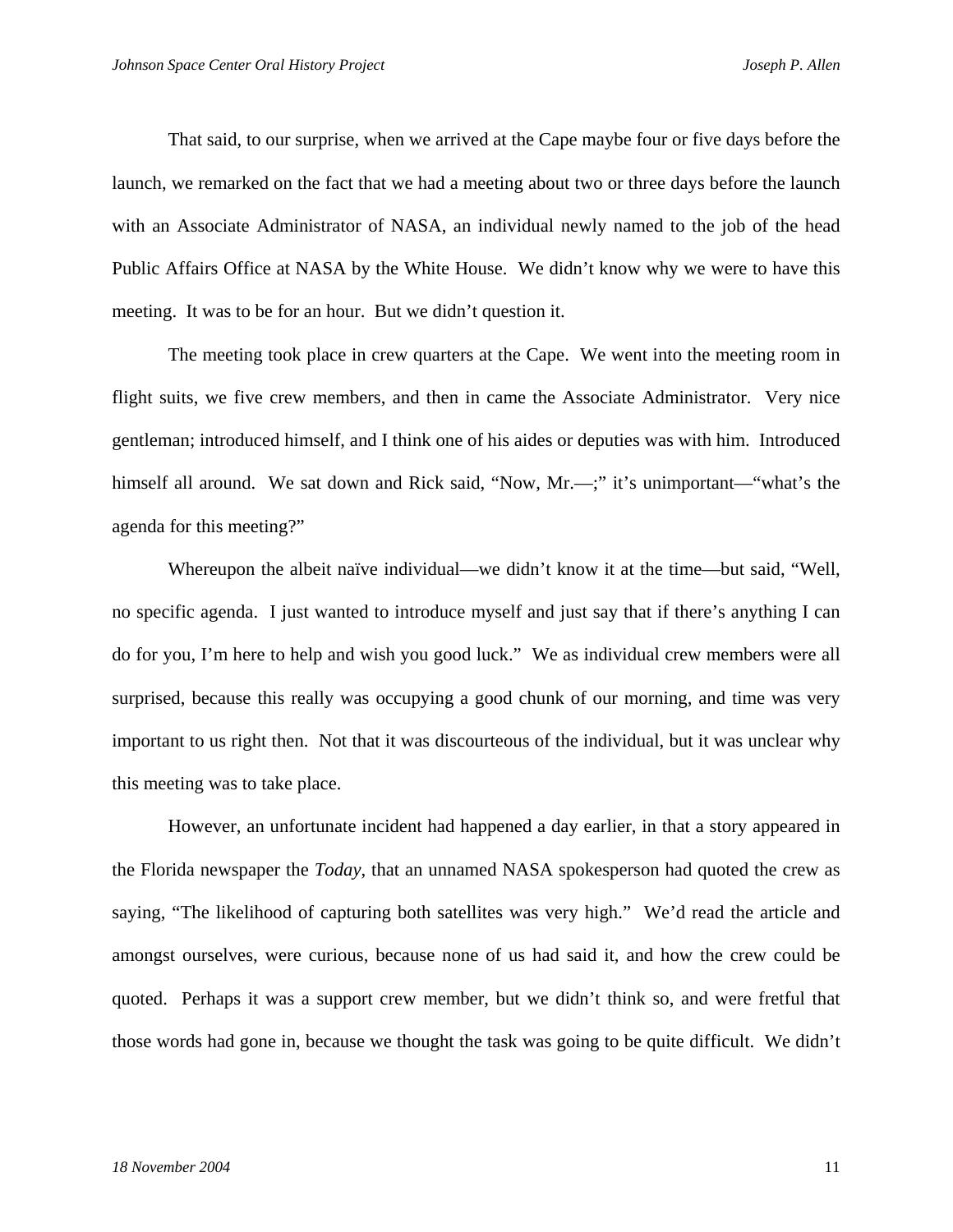plan to do anything about it, because newspaper stories are newspaper stories, and it was now water under the bridge.

Something about the start of this meeting, though, got under Rick's skin as the commander, and he said, "Mr. so-and-so, there is something that you can do." He then cited this newspaper article of two days ago, and he said, "I do not know who said that. I assure you that none of us said that, nor do we believe it. And I will personally tell you that my assessment is, if we successfully capture one satellite, it will be remarkable, and if we get both satellites, it will be a fucking miracle." And he went on to say, "You can quote me on that."

Well, the man was shocked, properly so. We were as well. [Laughter] And then Rick said, "If you have no other business, I think this meeting is over." We're ten minutes into a onehour meeting.

He excuses himself, somewhat distressed, with probably good reason, and leaves, and we go back, too, and we sort of said, "Boy, Rick, that was being very commanderlike. But good for you."

We're now back in orbit, Jennifer. I successfully grappled the first satellite, not without a bit of a wrinkle towards the end, because probably by accident, I found myself lined up approaching the satellite from the back exactly against the Sun, such that I was looking into the very, very bright Sun, and the satellite had no part of it easy to look at, because it was just a black silhouette in front of a terribly bright Sun. And I thought, "Oh, this is going to—." I couldn't see the center of it, and said, "This is going to be very difficult," and said as much in the communication with David Walker, the IVA.

I might say in those years we did not have a working TDRS [Tracking and Data Relay Satellite], and so one still was flying with a loss of signal, acquisition of signal. You're out of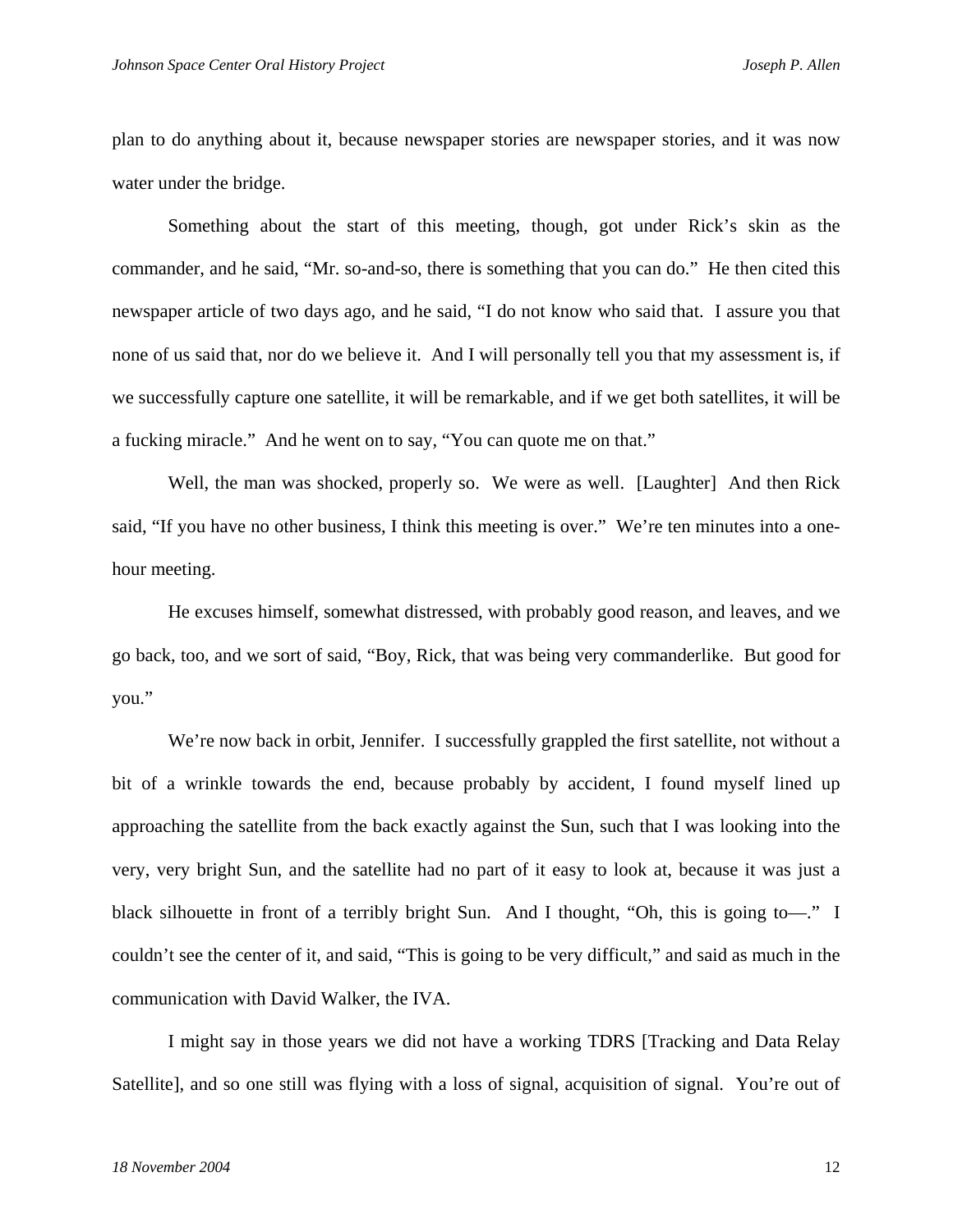listening with the ground for most of the orbit, a very convenient feature, because you can talk as normal people talk, not with the worry that someone was eavesdropping on what you said. I discussed this in English terms, whereupon Rick said, "Joe, not a problem. I'll move the Orbiter over and shadow the satellite." He did that. He moved the Orbiter slightly; a shadow was cast on the satellite such that I was no longer seeing the Sun. It was beautiful, clever as could be. I could then see the bull's-eye, the center, the rocket engine, very easily, threaded it like I'd done it all my life, deployed the tines of the stinger, tightened down the clamp, and *voilà*, there it was. Anna grappled me with no problem at all; turned around, and Dale set about affixing the clamp to go to the top.

Time passed. Trouble had appeared. The tool designed to fit on the top of the satellite did not fit. The problem, we later learned, was the satellite was not built to the drawings of the satellite we had used on the ground. About the time we realized this was the case, *Discovery* came acquisition of signal, and we reported to the ground that the holding tool did not fit, and they said, "Roger that. We'll get the back room working on it. What is your plan?"

And we said, "We're going to go to Plan B."

"Roger that. See you next AOS [Acquisition of Signal]," and the ground was now out of earshot again.

David Walker, bless his heart, was the keeper of all the Plan Bs that we as a crew, prior to the launch, had devised, and we'd written them down. What would we do in the event that "blank" failed? What would we do in the event that "blank" failed? We had a Plan B for what we would do in the event that this clamp failed, and it was, sad to say, written on David's piece of paper just as "Improvise." We really did not know what we were going to do.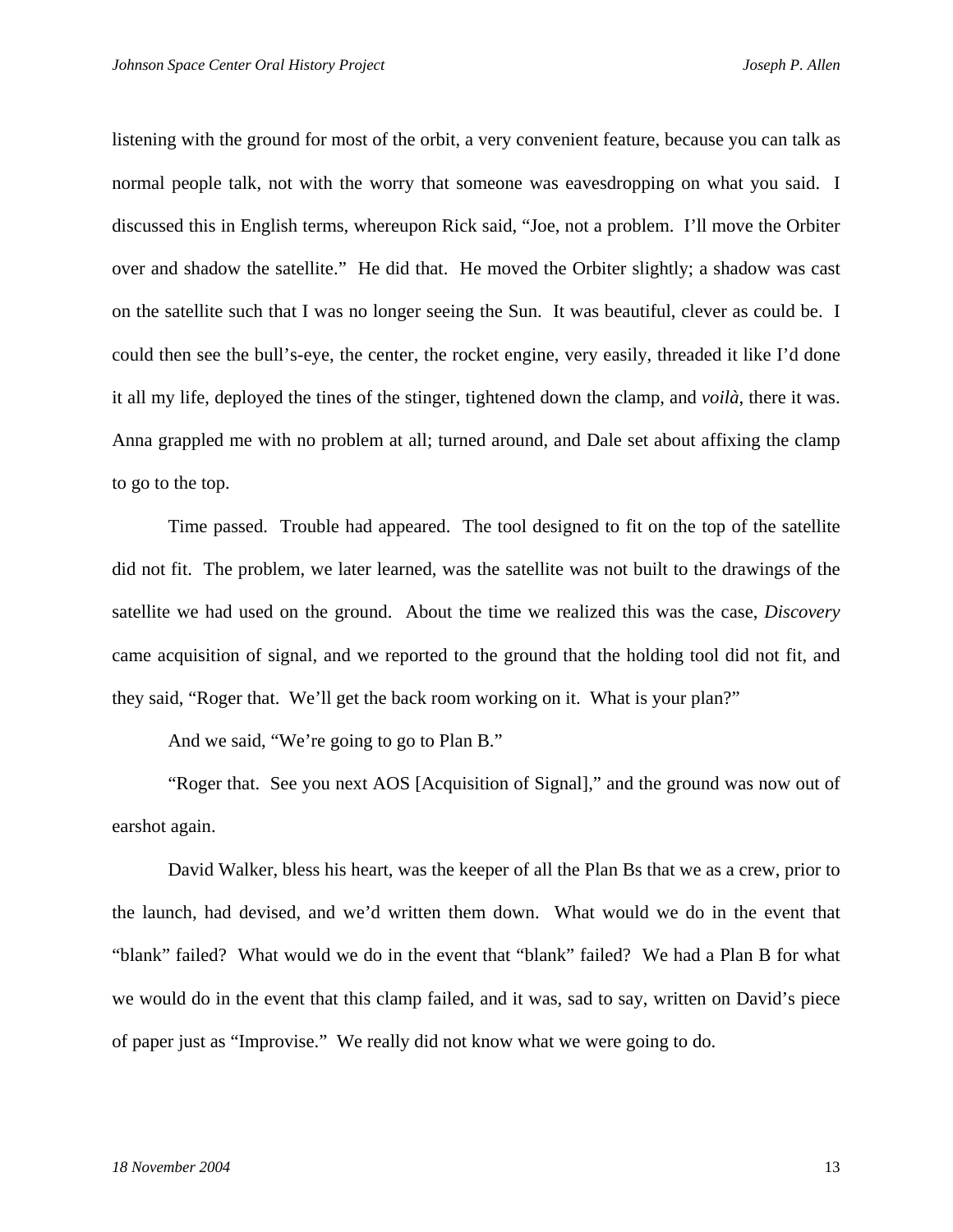But we talked about it, and on the fly, Jennifer, we decided that Dale could affix a foot restraint on a gunnel; this is a standard EVA tool that are there. I would come out of the MMU and into that foot restraint. Anna would maneuver the top of the satellite around to where I could grab it with my hands, and then I would be holding the satellite at one end, not the grapple fixture, and Dale by himself would put on the very large clamp on the bottom. That was the only thing we could think of to do, knowing full well it would be very difficult, because the very large clamp was a two-person operation. We had successfully maneuvered it with two people in the water tank several times earlier, but with the two of us, it was not easy.

The mission unfolded. I found myself holding the satellite; ground weight 2,000 pounds, on-orbit weight zero, so it was not nearly as hard as it looked. I held the satellite for about two hours. It took Dale about that long to single-handedly affix his big clamp. The fact he was able to do it still astonishes me, but he was. He's just persistent, the most persistent individual I've ever worked with, and one of the smartest, and he did the impossible. Ultimately the clamp was affixed.

I later was given far too much credit for supporting a 2,000-pound satellite for one orbit of the Earth, and a political cartoon appeared in Canadian newspapers the next day showing a chunky little space-suited crewman standing on the gunnel of an Orbiter holding this satellite, and the caption was, "Nobody kicks sand in this man's face anymore," referring back to an old Charles Atlas ad of many, many decades earlier. Dale was not recognized in the paper for the heroic work he had done, but his fellow crew members knew of it and still know of it.

ROSS-NAZZAL: Do you mind me asking, what was going through your mind as you were holding that satellite?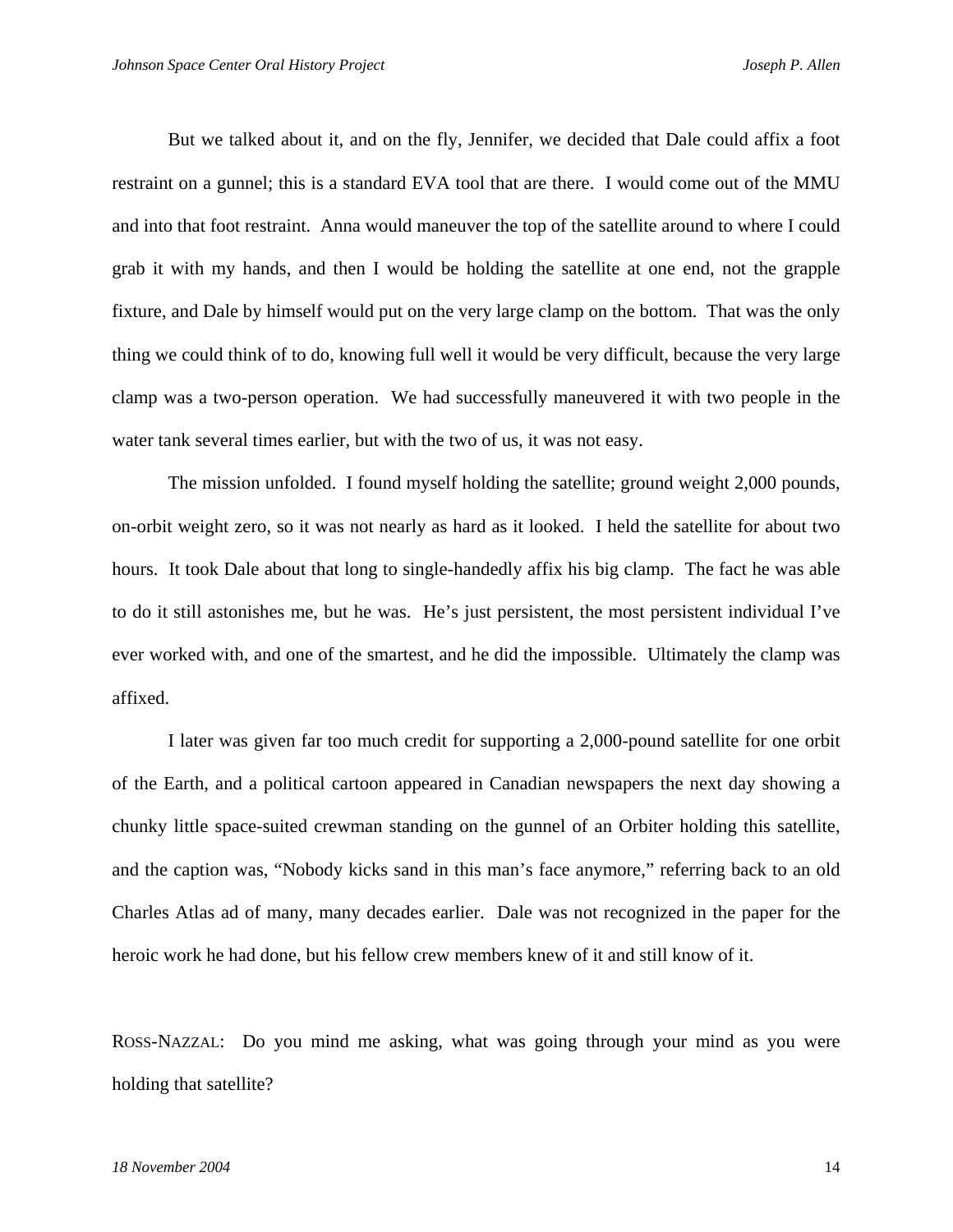ALLEN: Hoping against hope that Dale would be able to affix the clamp, and attempting to maneuver it, the satellite, to better square with where the clamp was; where I thought it was, based on the feel that was coming through the satellite. Very difficult to describe, Jennifer, because a suited crewman has very little tactile sense. You can't see very well. The satellite was twice as big as I, and Dale was at the other end. But every so often I could feel where he was pushing and attempting to get the clamp to go on, and react against it such that it didn't move.

I also was aware of the fact that the Sun was moving across my body, because a spacesuited crewman is naturally cooled or kept the proper temperature all over his or her body, except for the hands. The hands are not encased in the liquid-cooled garment, and your hands can sense which side is the dark side and which side is the Sun side, because when the Sun is on, for example, the back of your glove, you can feel the back of your hand get very, very warm. I couldn't really move my hands, so my hands were getting quite warm in places and very cold in other places. Not comfortable, but I didn't think it was life threatening. It definitely was not life threatening.

All this said, Dale ultimately was successful and clamped the clamp down, and then the two of us could maneuver it over the pallet to which the clamp would affix, and the affixing of the clamp to the pallet was considerably easier than putting the clamp onto the satellite. Once there, we knew we had it, and we clamped it down, as much as dusted our hands off [demonstrates], heaved enormous sighs of relief, and then went about storing all the equipment that we had pulled out of storage to use in this weird emergency, including putting the MMU back, putting all the foot restraints back, reorganizing the various tethers, and then we reentered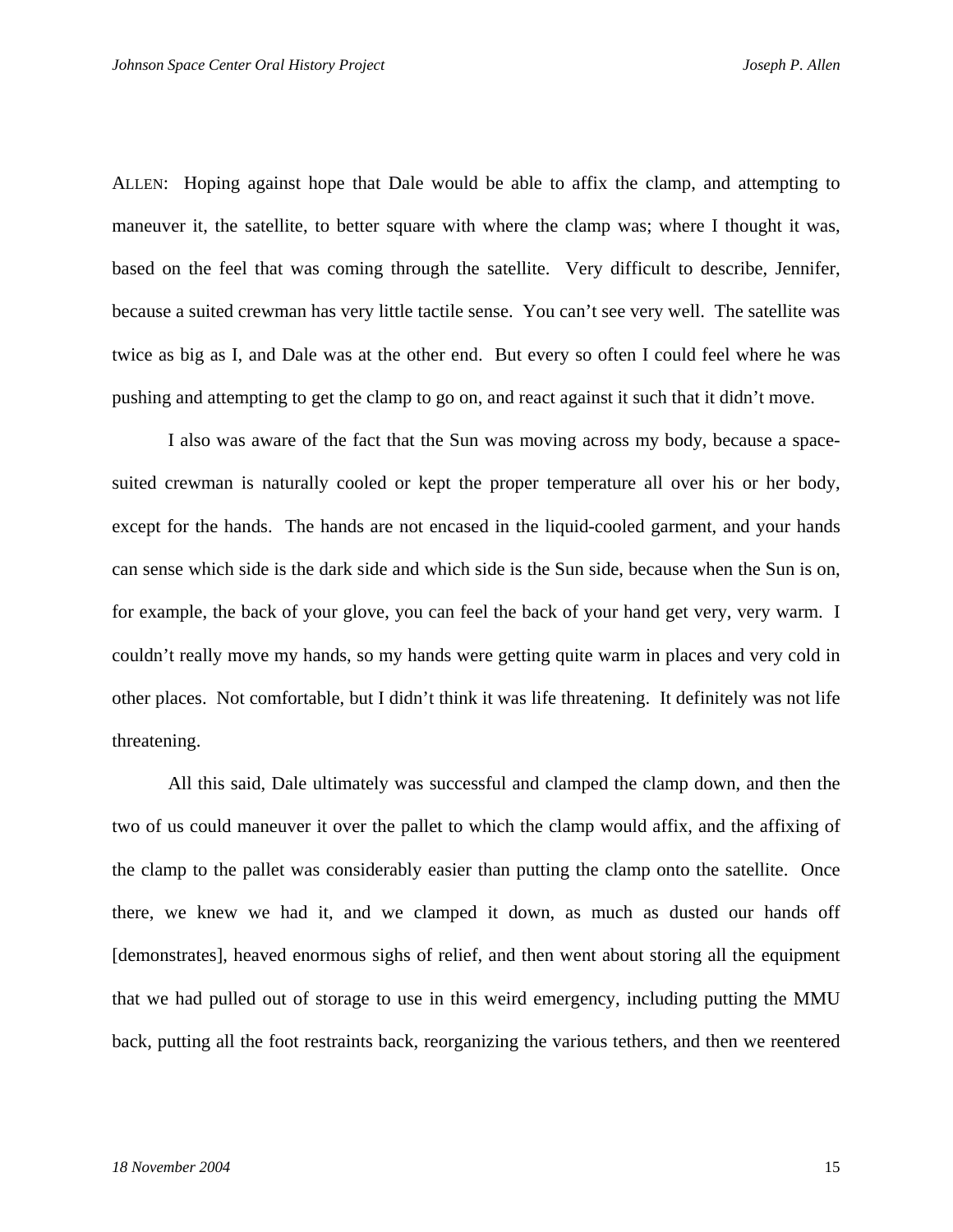the airlock, repressurized the airlock to the point where David Walker could come in and get us out of our suits.

I think the record will show we came out of our suits about eight and a half hours after we had gone into them. It was an unusually long spacewalk, but we had one satellite locked aboard. We were both exhausted, but we were also concerned about Dave, who clearly was suffering mightily because of a headache, but we got serious pain medicine into him, and then we had the major dinner of the flight, which I think is a rehydrated steak or something quite extraordinary, and felt elated in the extreme.

The next day was a planning day. The NASA policy was, and I think still is, spacewalking crewmen and women do not do back-to-back spacewalks. There is a day's recovery time between them, and was also the case in this flight. It was a very full day, though, because we then attempted to devise plans, how do we do the next spacewalk. Do we do it per the plan, or based on what we now knew, do we use Plan B on the assumption that the same tool would fail to fit this, albeit different, satellite?

We discussed this a lot with mission control. Mission control is always extremely helpful in these things. To our surprise, mission control finally said they did not have a recommendation, that we knew more about it based on what we had seen and experienced, and that whichever procedure we elected to use was okay with them. Again, we were surprised at this. Serious responsibility again was with us. We decided that we would go immediately with Plan B, because if we started with that, there were clearly some steps we could skip over, not worry about at all, and on this day, Dale would recover the satellite, Anna would grab him, and then hand the satellite to me. I would already be on the gunnel. It would be a very dramatic shortcut to the path we'd had to follow by necessity two days earlier.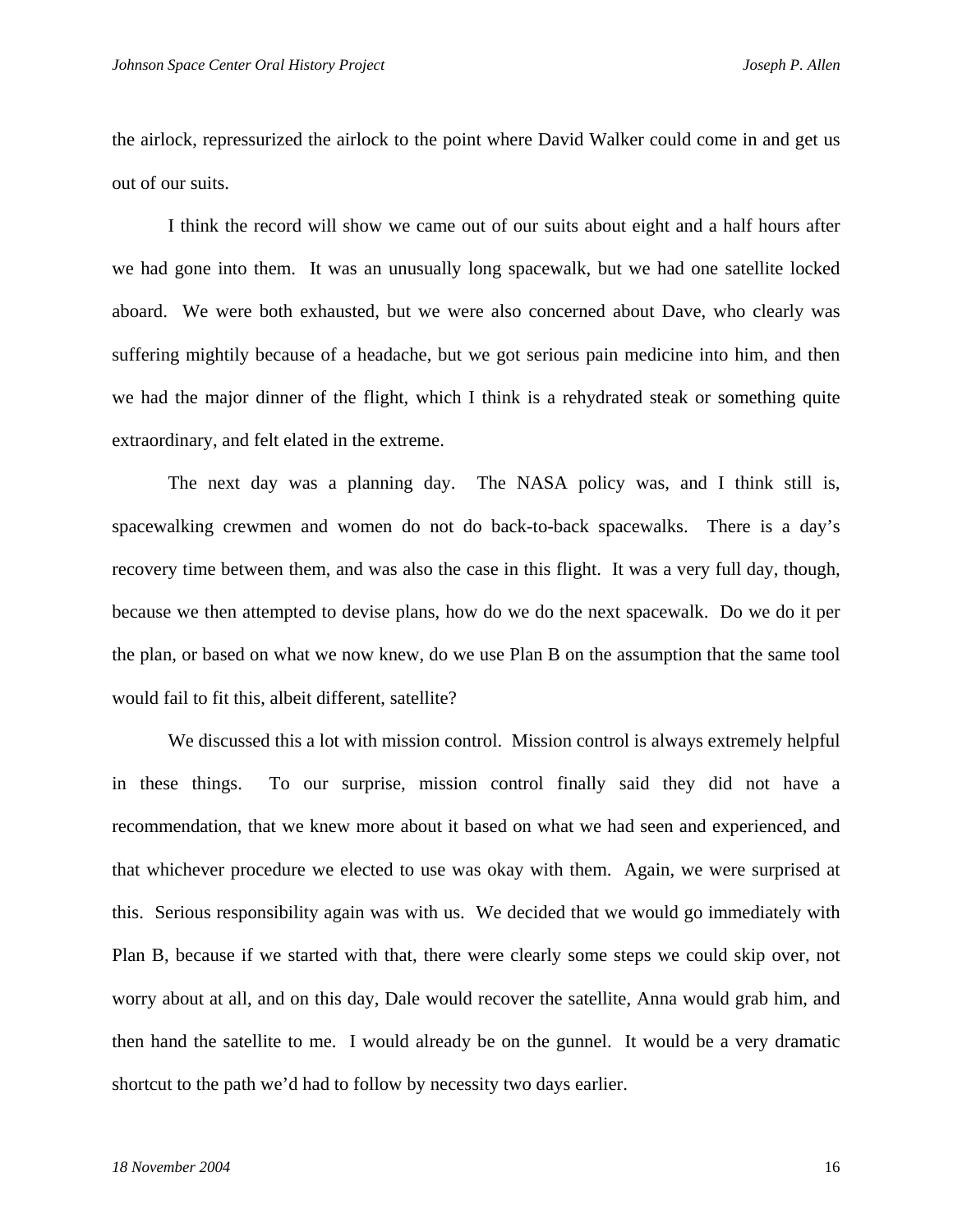And that's what we did. Dale captured the second satellite every bit as easily as I had. I claim it's because I taught him how to do it; it's a totally false claim. The same procedure then unfolded. This time, Jennifer, perhaps not surprisingly, we accomplished it in about six hours. The second satellite was locked down. We were LOS, loss of signal, and Rick, Anna, and Dave all were very pleased for us and said, "Congratulations," and Rick, as the commander, said, "Joe and Dale, when we come AOS, I want you to report that both satellites are locked safely aboard."

We looked at each other and kind of shook our heads outside, and almost together, we said, "Rick, that's the commander's job. When we come AOS, you report that we have two satellites safely aboard, and you can also use the words 'fucking miracle.'" [Laughs]

We came AOS, and Rick, in his Chuck [Charles E.] Yeager-type relaxed drawl, said, "Houston, Roger. *Discovery* here. We have two satellites safely aboard." You could hear the mission control people cheering through the microphone of the CapCom [Capsule Communicator]. It was really quite fun.

That report being made, we were still ahead of our timeline, and I was still affixed to a foot restraint on the arm. Dale was on the tether. He went into the airlock and untaped from the edge of the airlock a sign that we had prepared in advance of the flight that said "For Sale," because the satellites would be returned and would then be in the ownership and the possession of insurance companies, which had every intention of selling them as brand-new satellites.

Dale came out, reached up, grabbed a stanchion affixed to the foot restraint on the arm, and Anna lifted Dale and myself up in the air somewhere—"in the air," there's a human term up away from the gunnel, Dale holding on just with one hand, both his feet affixed in nothing at all and the "For Sale" sign in his other hand.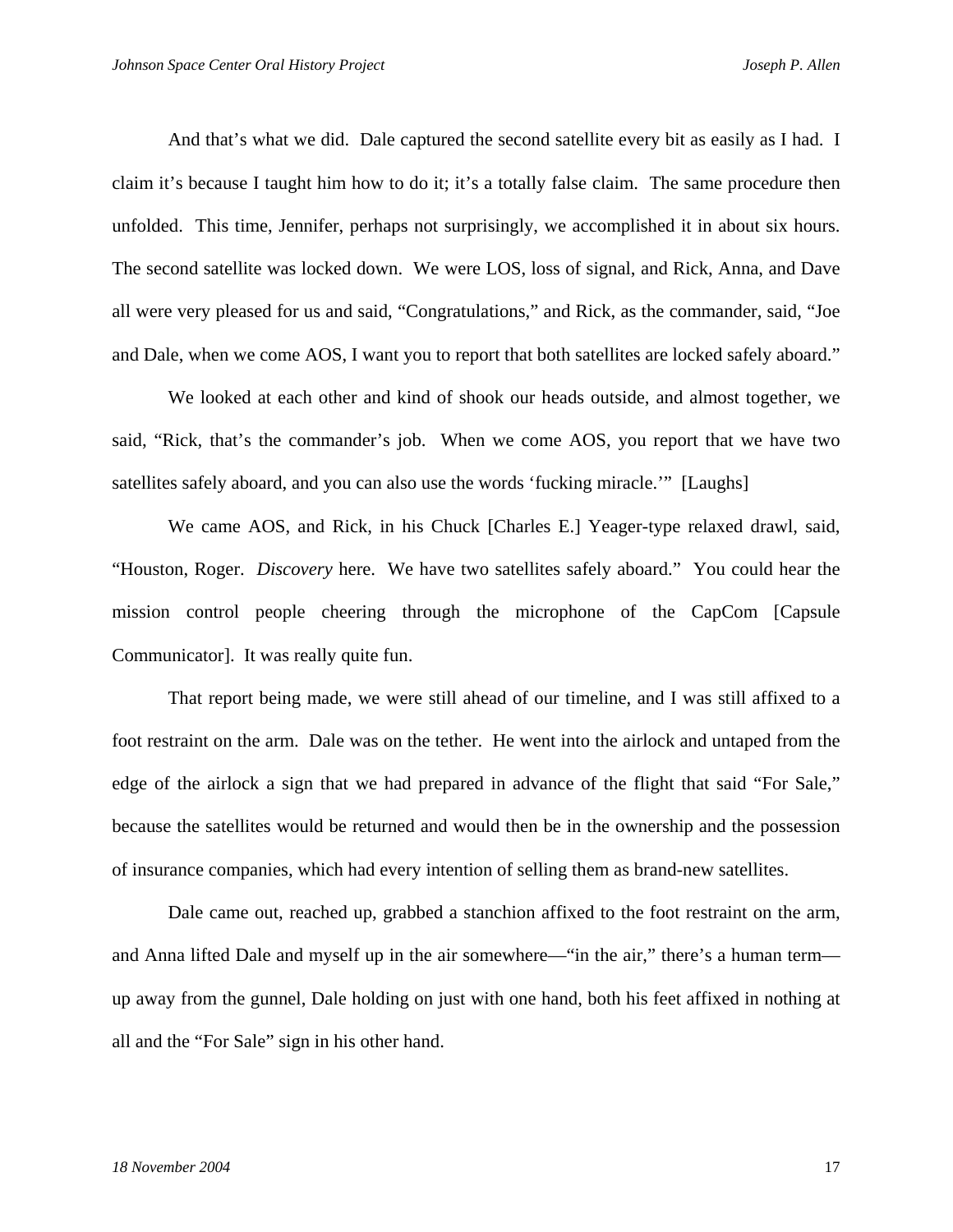I took a photograph of him holding the "For Sale" sign with the Nikon camera I was carrying with me outside in a white jacket. It's a terrific photo, and one of the only photos I've ever taken that shows me as well, because I'm reflected in Dale's helmet, holding my camera, and the photo shows part of the Earth, the blackness of space, Dale Gardner, the "For Sale" sign, and my likeness reflected in his helmet; a favorite photo of mine to this day.

When we returned, the "For Sale" photographs—and Rick and Anna and David had taken many from the flight deck as well—were an important part of the press package that went out, and they showed up in a number of magazines. I might say that the Lloyd's of London and the [International Technology Underwriters] were very, very pleased with these photographs. NASA was not as pleased, and we were given somewhat curt—*reprimands* is the wrong word curt discussions from our [NASA] Headquarters bosses over what did we have in mind in doing that. I don't think any harm came from it, but at the time I thought, "Maybe I should get into a different line of work. My career days may be limited here."

One or two days later, we landed, and we landed at the Cape. So I landed once in California and once in Florida, both times on the sixteenth of [November]. Strange. I flew twice, and I landed twice on the sixteenth of [November], once on the East Coast and once on the West Coast.

We were greeted, as always, by the suited technicians that come out to save an Orbiter, and by now I had experienced one safe landing and the opening of the Space Shuttle to the wonderful smell of planet Earth, and the suited technicians coming in. In California when I'd landed, they pretty much were all, "Congratulations, welcome to planet Earth, and what a great job you all did."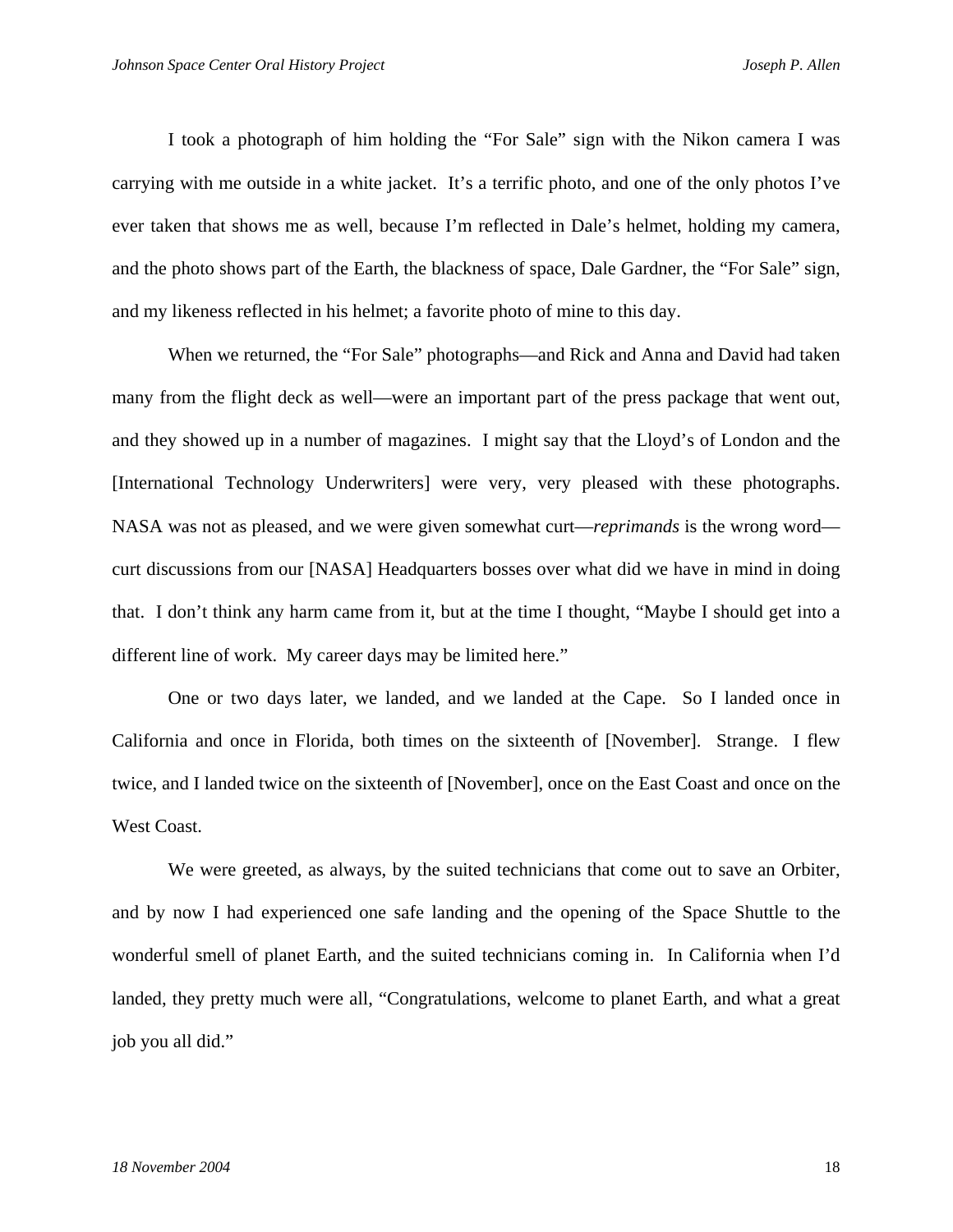In Florida it was different for the following reason. During the course of the mission, after we'd successfully recovered both satellites and had just a few hours on our hands, extra hours, Dale Gardner and I had made a videotape of his pulling me, extricating me from inside a very tiny middeck locker. We reviewed the videotape on orbit in the black-and-white monitors we had there; found it was very amusing, because we had used an optical trick of sorts, and it looked as though I really had come out of a very tiny middeck locker.

Just for the fun of it, we beamed it down to the night controllers on the ground. These are the people that sit through the night shift, and because the mission was going very smoothly by then, we knew they had very little to do, so we thought that they would be amused by this. We were also certain that it can't be intercepted publicly, and it would just be shown around the mission control, and that would be the end of it.

What I didn't know is they had been so amused by it that they had shared it with other NASA Centers, including Florida, and people who had seen it in Florida were the very technicians that had prepared the spacecraft for launch. They were very well aware of the configuration of the middeck, and they knew full well that the dimension of a drawer would not accommodate an astronaut, however diminutive he or she may be, and they were quite mystified by that.

The same technicians that had packed the spacecraft for launch were also those that came out to greet us, and they came in and looked around; looked around at the configuration of the middeck lockers and said, pretty much, "How the hell did Joe Allen come out of—?" And then they said, "Oh, we now understand it."

Did I tell you this story before, Jennifer? Had you heard it before?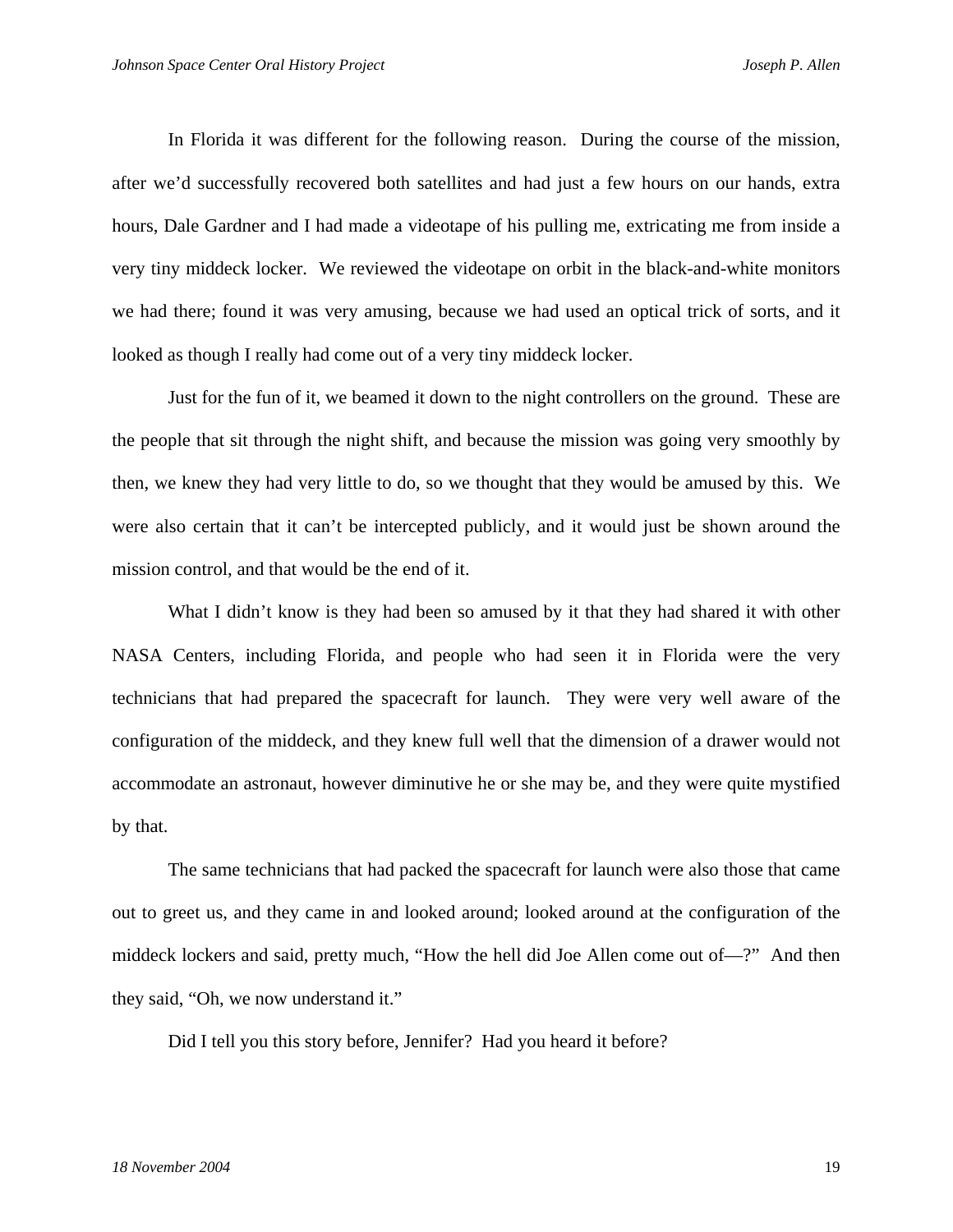ROSS-NAZZAL: You've told me parts, but not on tape.

ALLEN: The trick, which we can now reveal for your history, is that the middeck lockers are just an array of lockers across the middeck, and they're maybe four lockers across and perhaps four lockers down, and so all told, you have sixteen lockers there. In our particular flight, because of the loading of hardware used to recapture the satellite, we had a weight problem and a center-ofgravity problem, and the Orbiter's nose was ever slightly too heavy. As a consequence, several of these lockers themselves had been stripped out, and so when you looked at this four-by-four matrix of lockers, there were several gaps that looked not unlike a human mouth with several teeth missing.

I had, in fact, scrunched into a gap of two missing lockers, so I'd occupied basically a two-locker volume, and then we photographed my being pulled out of the drawer right along the face of the middeck locker, such that the drawer that Dale pulled out and said, "Joe, come out, come out," obscured the fact that I was in the gap offset from the locker that Dale was pulling out, and a television camera, because it does not have good three-dimensional accuracy, fooled the human eye looking at the picture, because I came out from the gap, not from the drawer.

But it was very cleverly done, I must say, and that particular video sequence is still shown in children's programs on Saturday morning cartoon videos, because it's kind of amusing just to watch the thing.

Well, the technicians then saw the gap and immediately knew what had happened, but I thought that was very unromantic "welcome back to planet Earth"-type remarks that they had made to us.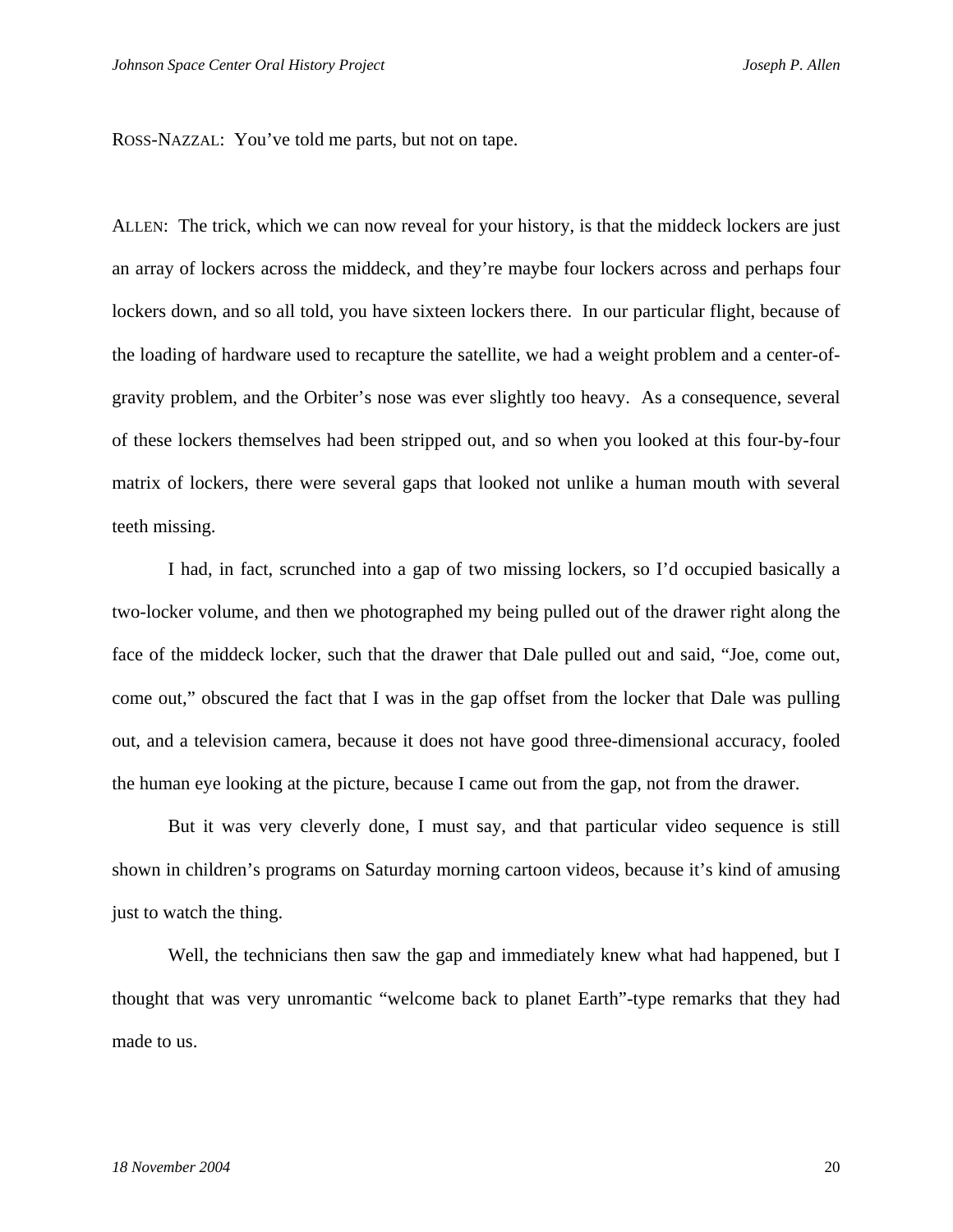The debriefs at the Cape and the medical checks and so on were not unlike those that I'd experienced two years earlier in California. An aspect I'll recall—I'm a little uncertain that—it has no historical significance, but in the sense that people read these looking for human things, this is a human thing. Claudette [A.] Gage was the astronauts' nurse for many, many years, and she was as expert a medical individual as one would ever find and was a good friend to virtually every space flyer that flew, I think to every to space flyer who flew. She typically would draw the blood, would come to the Cape or to California and draw the blood of crew members coming off for the research purposes that are still important. She was there this time, but it had been determined by the then chief NASA doctor, who did not practice very much during the course of the year, that he would renew his proficiency by drawing blood on a couple of the crew members, I being one of them.

It had been a very difficult mission, and without question, I was more dehydrated because of the two spacewalks than had been the case, my case, two years earlier, and I felt that. I felt somewhat light-headed; not uncommon with returning space flyers, but I still felt somewhat different and not my usual able self. The chief NASA doctor began to attempt to draw blood and failed two times, whereupon Claudette spoke up and said, "Doctor so-and-so, let me just try that. Let me try." The doctor readily agreed; went off to other things.

I said, "Claudette, you've just saved my life."

And she said, "Joe, I know that. I know that. Now you just relax." And she skillfully drew the blood that was needed, and we were done. But she saved me, I'm sure, from passing out or being even worse. I've always been appreciative of her, and for that moment I'm really thankful. I think she figuratively did save my life.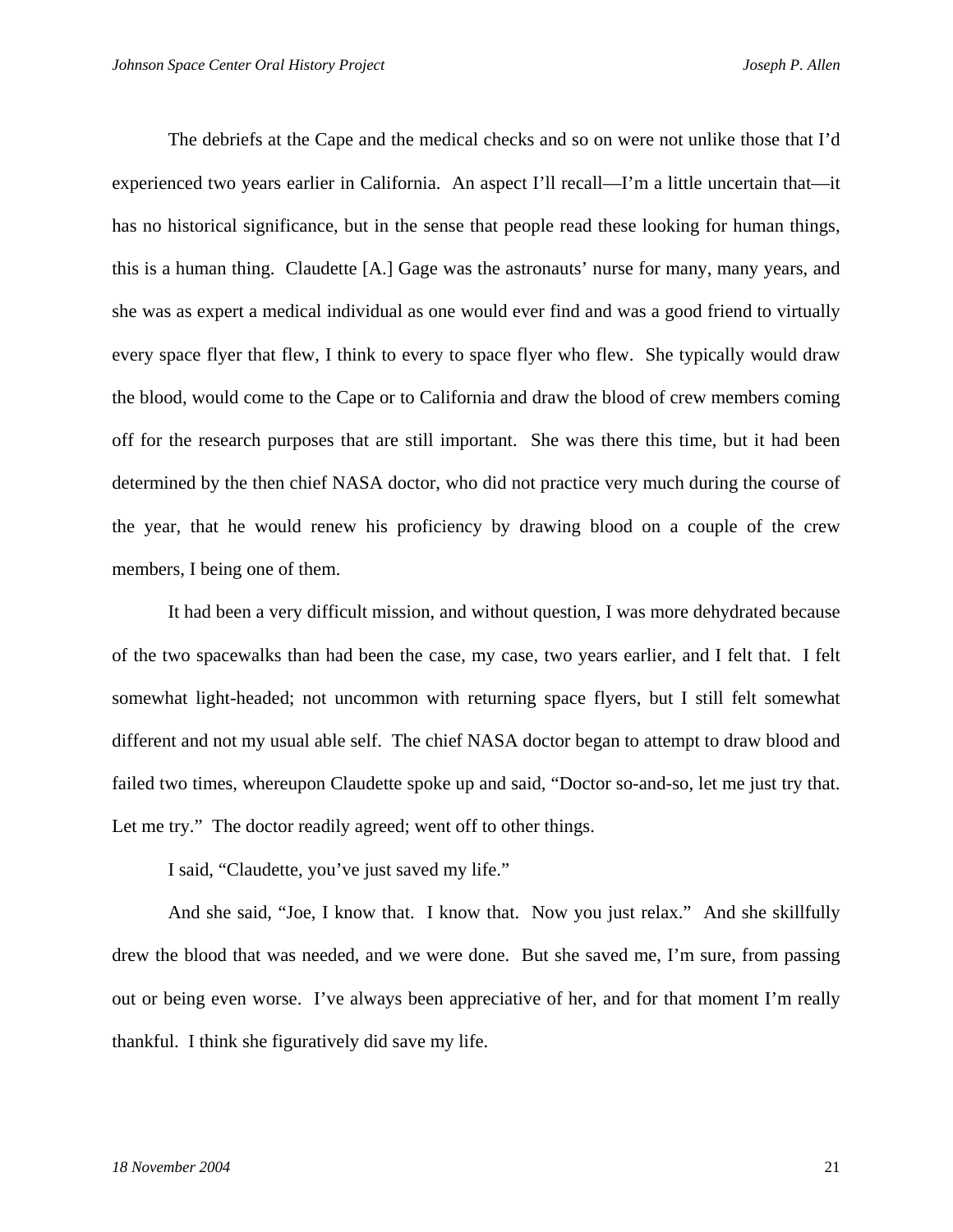There in the crew quarters we also were reunited with family members that were there, and Bonnie, my wife Bonnie, had understandably been very concerned during the mission, and she was also, though, quite happy, because she realized I had now done the spacewalk, and clearly we were quite happy. But at that point she said to me that I should now start to think about leaving the space-flying business, and I told her I would definitely think about it.

Jennifer, again, there are so many stories associated with this. A lot of them are like other space missions. I think the only thing truly unique about the STS 51-[A] mission was the recovery.

ROSS-NAZZAL: I understand you did receive an award, though.

ALLEN: We did, and I can speak to that. Let me talk about that. In the months that followed, just the few months that followed, this mission was really one of the last to get a certain amount of publicity. It still engendered some interest among the public. We were surprised and actually very flattered when Chris [Christopher C.] Kraft, as experienced a space pioneer as existed, told us in a meeting we had with him afterwards—and I think he no longer was at NASA; I think he had retired, but you can research this—he asked for a dinner with us, because he basically said he just wanted to congratulate us.

He said to his mind, this was one of the most remarkable of the space missions, and that all things considered, the fact that we'd had a short time to train, the fact that we'd been able to do procedure workarounds on the spot, really pleased him, and he said that it, in his mind, would remain as one of the great missions of the early space age. He also chided us for publicly saying it had not been that difficult. "Because," he said, "it was difficult. I know it and you know it,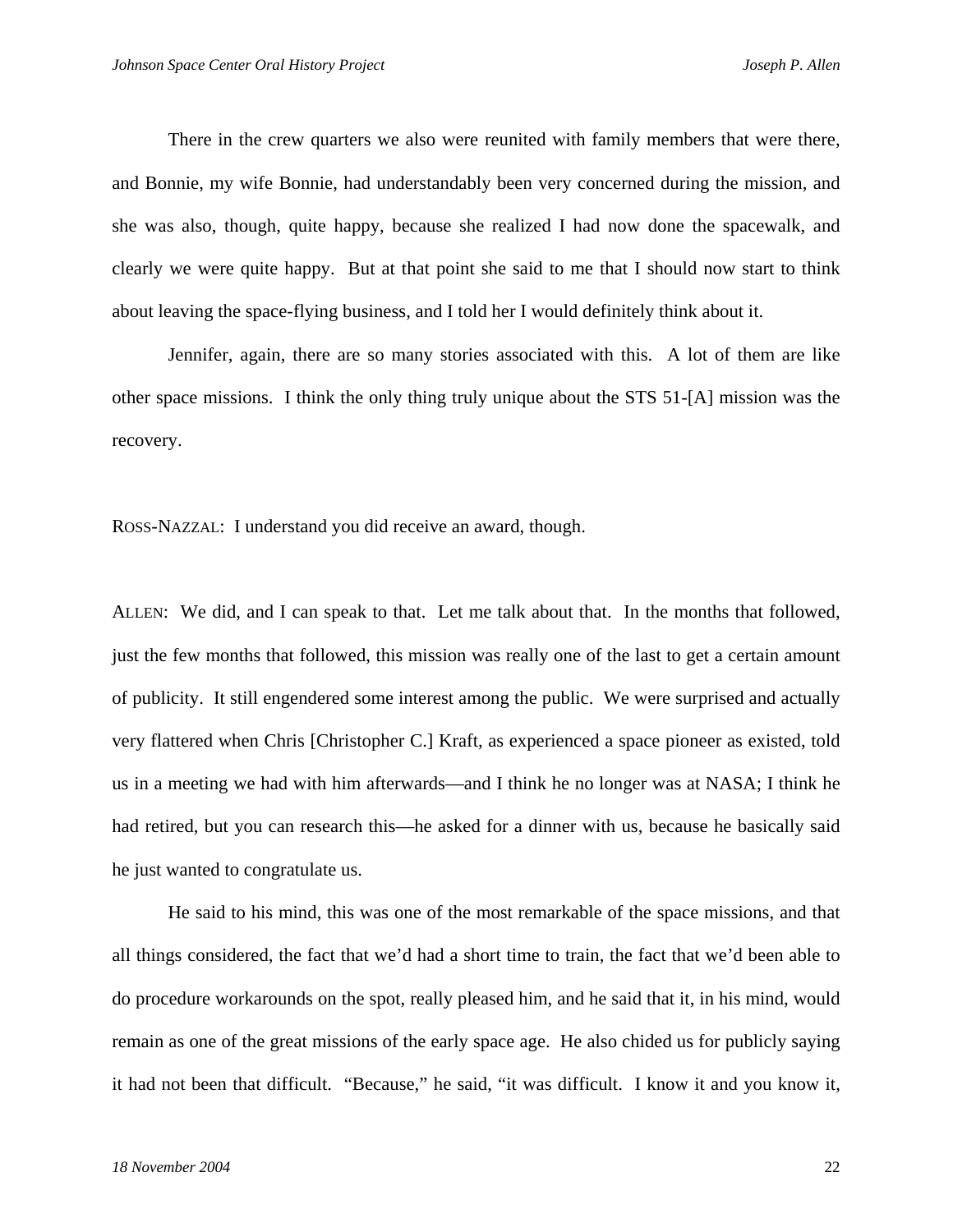and your making it look too easy is not helpful to the space program in the long run." He said, "By your sounding as though it were easy, is not useful to NASA in the long run." So he was giving us a very warm pat on the back and a bit of a scolding at the same time.

I neglected to mention, Jennifer, when we arrived at the Cape, we were met in crew quarters by two individuals from the United States Customs Department. We were surprised by this, and they said they had forms for us to fill out, because we were bringing into the United States approximately \$250 million worth of technical hardware, and there was a certain duty now due on this, because anything that's imported into the United States over a certain value must be taxed, and the tax would be 10 percent of \$250 million. How did we plan to pay for that?

Fortunately, they also had an agreement between Customs and the NASA Office of General Counsel that waived this import duty, that the chief NASA lawyer—I think his name was [S.] Neil Hosenball—had foreseen this as a complication and had organized the waiver prior to the success of the mission. But we were to sign the Customs form, and for that they gave each of us a United States Customs hat, and we crew members had those hats when we had our reunion two weeks ago.

In the weeks that followed, we joked with the insurance people as to whether they were going to pay us a salvage fee, just a modest 1 percent of the value or something like that. And somewhat to our surprise, Stephen Merrett with Lloyd's said they weren't, but they were going to arrange a reception in London [England] for us, and that he had organized with NASA officials to permit us to attend this reception, and that they, Lloyd's of London, were going to cover the expenses for it. We were thrilled and surprised, and I think in February of '85 we, nine NASA individuals, that would be five crew members plus four spouses—David Walker was not married at the time—boarded a flight in Houston, Texas; flew to [Washington] Dulles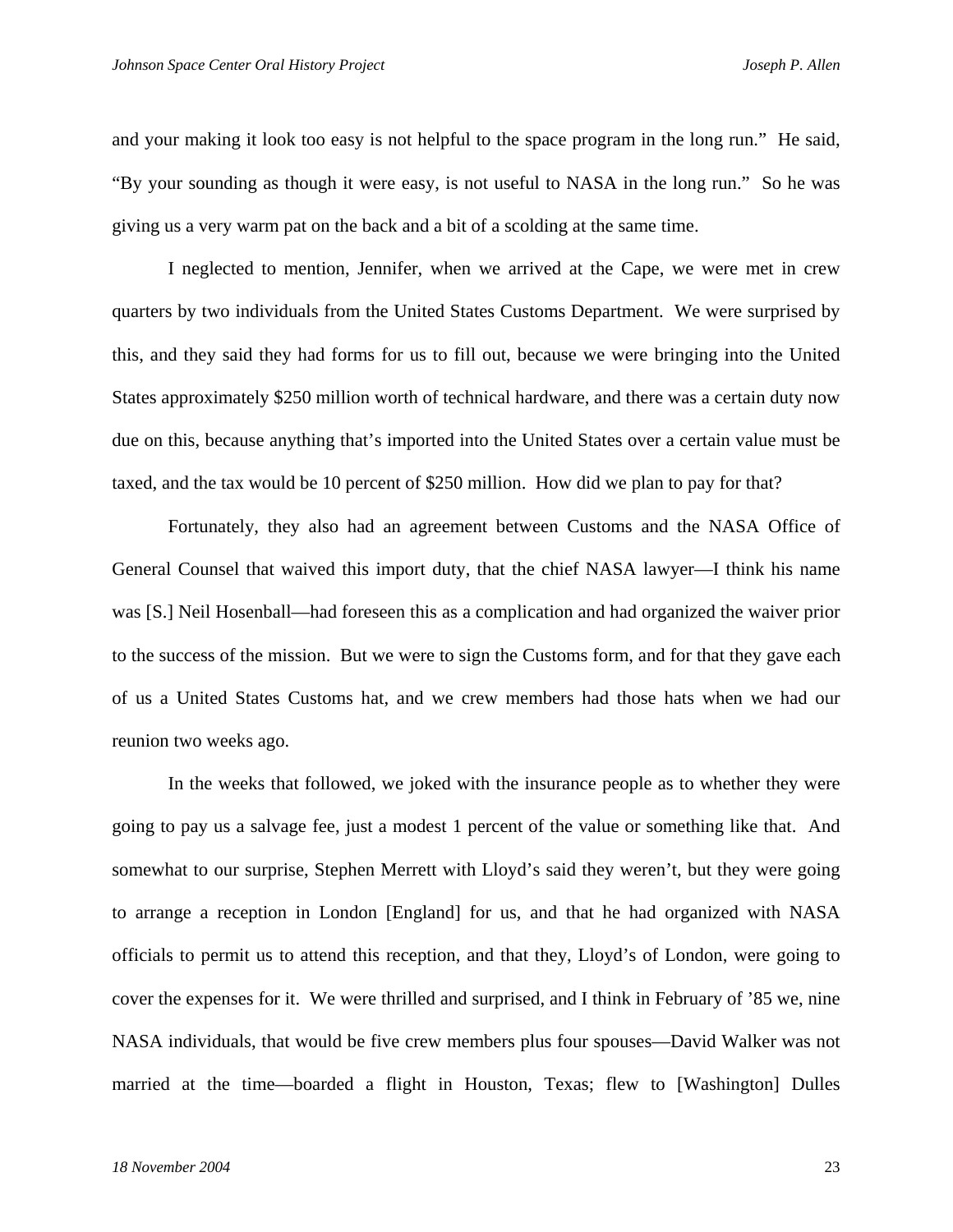[International] Airport [Dulles, Virginia]; were taken off, taken to the luxury suite of a British Airways used by those bound to cross the Atlantic Ocean in the SST [Supersonic Transport]. We were wined and dined and then loaded aboard the SST and then flown aboard the Concorde to London. What a wonderful experience.

There unfolded five days of quite extraordinary entertainment and receptions, including a visit to [Prime Minister] Mrs. [Margaret H.] Thatcher in 10 Downing Street; a visit with Prince Charles in the palace, with Lady Di there upstairs with a probably two-year-old William running around. We're still regretful we didn't meet Princess Di. A visit to Oxford [University, Oxford, England], participate in High Table at Oxford at the college attended by Stephen Merrett when he was a student at Oxford. A grand reception in the City Hall of London, attended by the mayor of London with important persons of all kinds giving speeches. And numbers of other terrific experiences during the course of those five or so days.

One of the ceremonies was actually held on the floor of Lloyd's of London, where we were recognized and shown a bell there at Lloyd's of London called the Lutine bell, which, since the very early days of insurance on oceangoing vessels, was rung on each occasion an important treasure was salvaged from the depths of the ocean, and we were told that that bell had been rung on the floor of Lloyd's of London when Rick reported that two satellites were safely aboard the spaceship *Discovery*. We also were told that we would be given special awards—it's called the Lloyd's Medal—but that medal would be presented at a later date.

Stephen Merrett and his wife came from London two weeks ago and joined us in our reunion, and so we had great fun recalling what we had done when we were there with him.

Jennifer, a conversation that has definitely historical meaning to it was with Mrs. Thatcher. She met with us five crew members. She was at the time the Prime Minister and very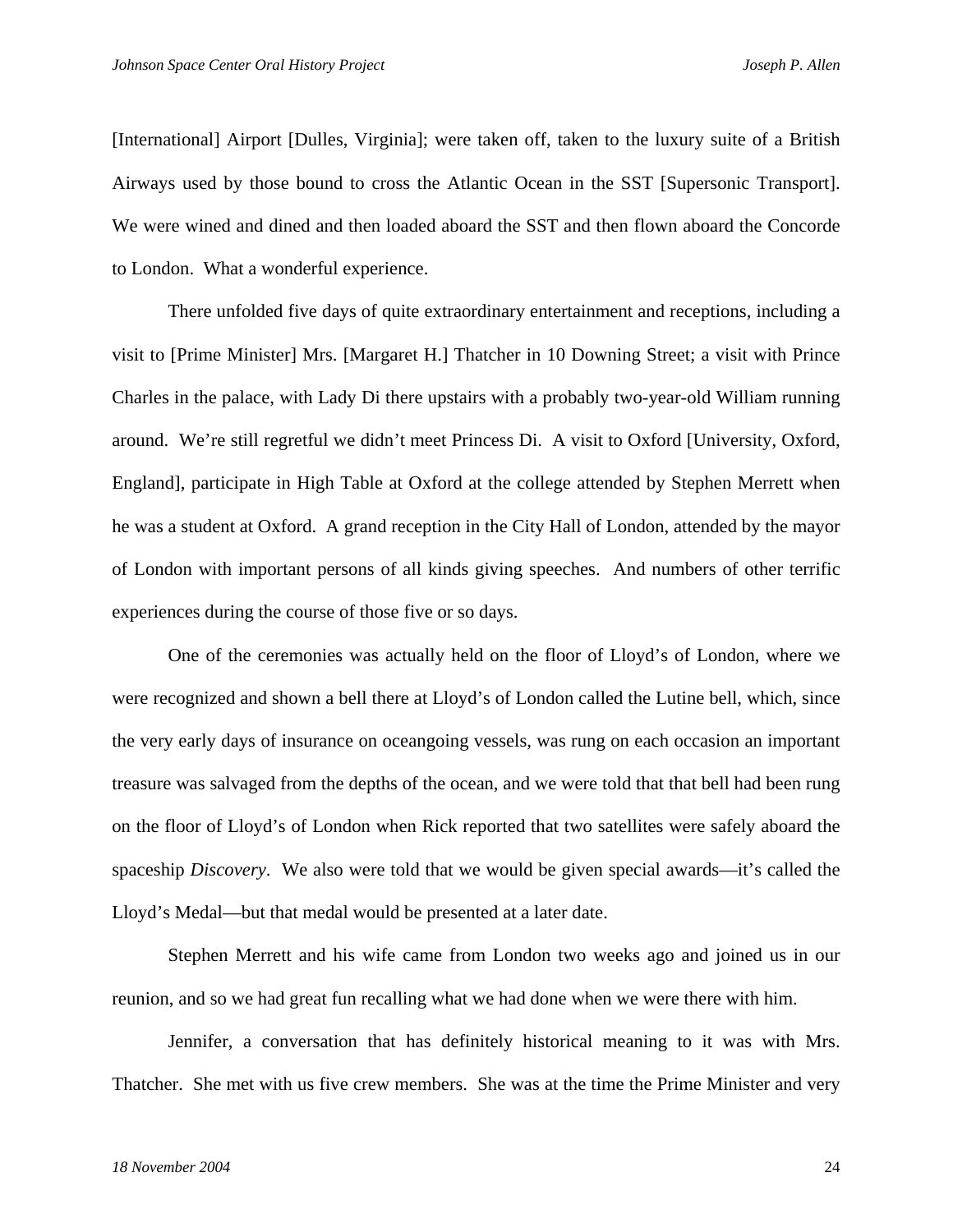much in charge. We also were invited by her to go over to the floor of the Parliament during the questions-and-answers session, and she said, "Well, come over, dears. You'll find it very interesting. It's a veritable bear garden over there," meaning the shouting. And bless her heart, to have to go over and withstand the questioning, as Prime Ministers must do. It's a very interesting custom there in the English government and one that would serve us well in this government, but it's not in the cards.

She was extremely keen to visit with Anna Fisher, and she'd been well briefed by staff, because she knew that Anna Fisher as an undergraduate had studied chemistry. Anna, of course, is a physician, but undergraduate, she'd been a chemist. She said, "Anna, my dear, I too am a chemist," which, of course, we didn't know. She said that she found it very useful and very useful in her responsible position right now. Chemistry, the study of chemistry taught one to think about problems and solve problems; that's what she was doing.

She went on to say, "And you know I'm so keen on meeting you, and I adore your Ronnie." She was talking about President [Ronald W.] Reagan. "I adore your Ronnie. He's one of my favorite people, and we have just a terrific time together." She went on to say, "You know, we two countries have only had one spat in our entire history, and you chaps were entirely correct." [Laughter] It took us a bit to realize she was talking about the American Revolution. She wanted us to know there were no ill feelings left and that King George [III] probably was completely cuckoo, but she didn't put in those words. It was pretty funny.

Moving on, Jennifer, we later were asked to come to the White House to be presented the Silver Medal from Lloyd's, and in the presentation would be President Reagan, and it was the only time, actually, that I as an astronaut ever was invited to the White House. Astronauts before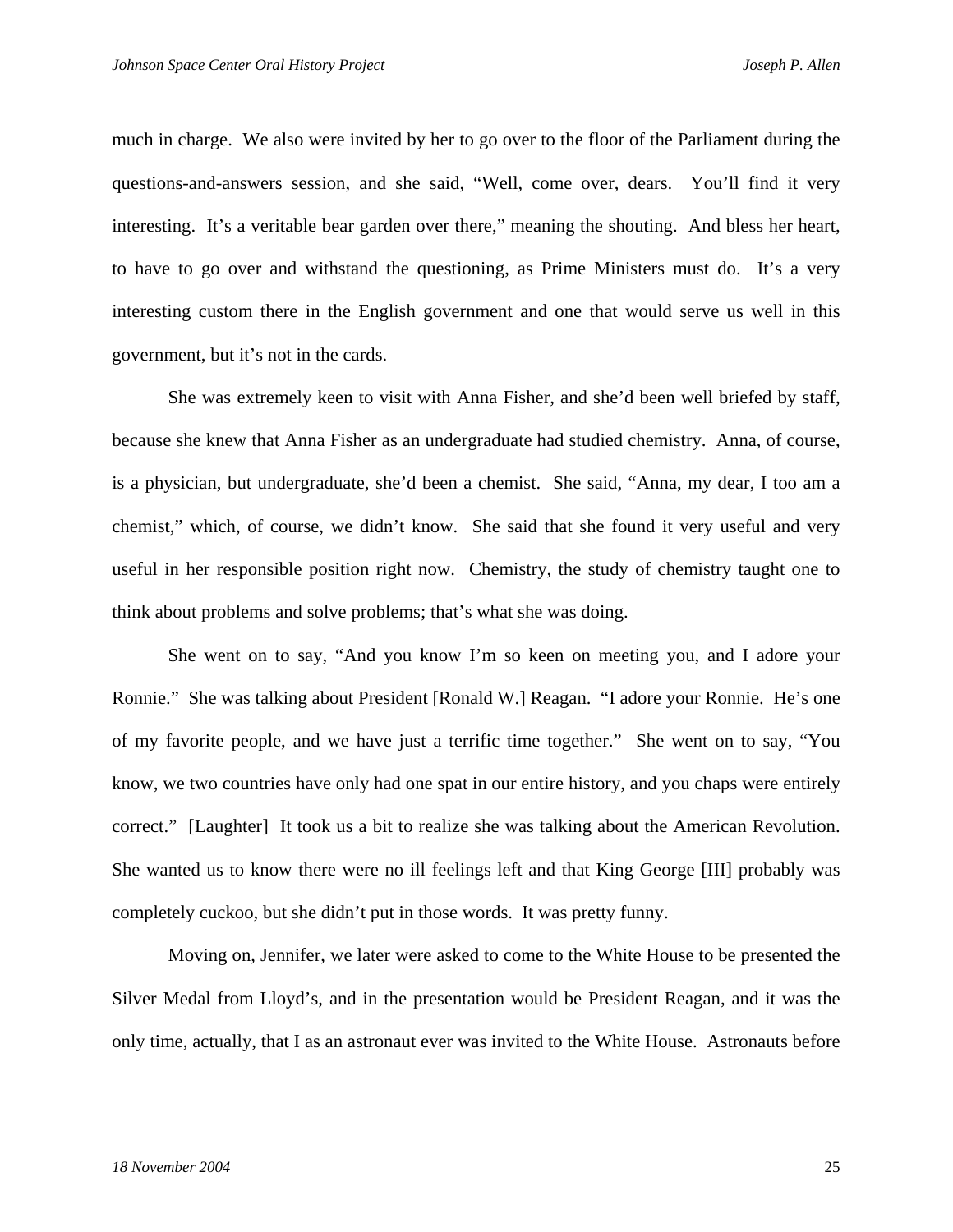have gone on a regular—and afterwards, but I was just in that particular segue where they really weren't doing that.

We were taken to the Oval Office by President Reagan and Vice President George [H. W.] Bush, and shown around, and Mr. Jim [James M.] Beggs, the NASA Administrator, had a presentation that he wanted to give to the President, and he did. He presented President Reagan with a set of spurs that had been carried to space. They were the president's own spurs, and he wanted them carried to space. They had been carried to space, and he, Jim, said, "Mr. President, these were carried to space aboard the very famous Space Shuttle flight number seven with Sally [K.] Ride."

Well, the President was very gracious, and the five of us kind of looked at each other. I particularly exchanged glances with Rick and smiled, because it was clear to us that the Administrator had forgotten that Rick was also aboard that same flight. He was the pilot. [Laughs] But never mind; Administrators can't remember everything.

We were then taken to the Roosevelt Room for the presentation, and in the Roosevelt Room were Stephen Merrett; his colleague and, I think, boss, probably, in a sense, a man named Peter Miller, who was the head of all of Lloyd's of London; and the British Ambassador, front and center there in the White House.

Mr. Miller began by thanking everyone for coming. He's a very impressive public speaker. He spoke without a note, and in this booming voice, he said, "Mr. President, Mr. Ambassador, crew members, I'm so pleased to be here. We are presenting this medal today to four men and a woman, and you may think this is the first time a woman has received a medal from Lloyd's of London. This is not correct. Dr. Fisher, you will be the second woman to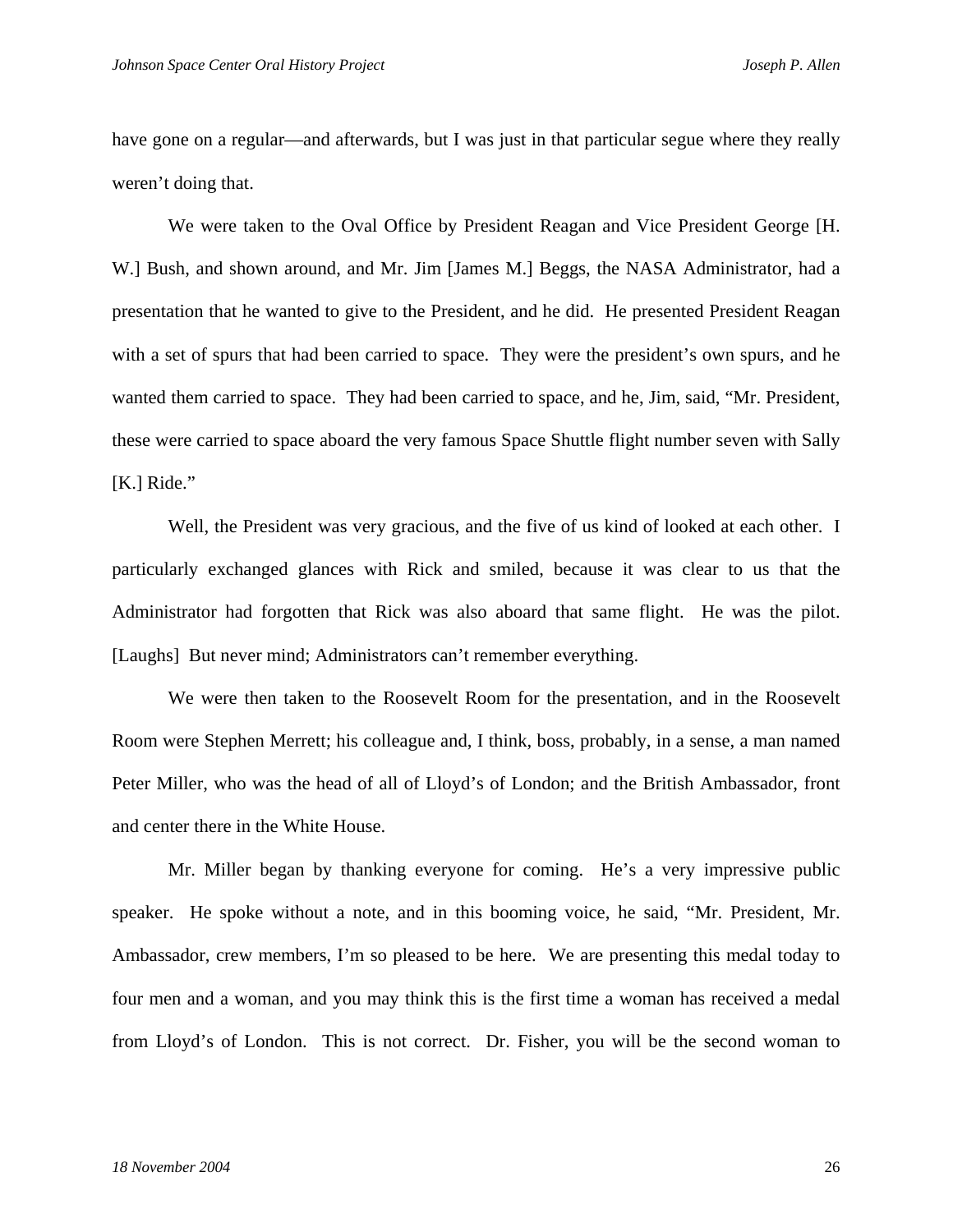receive this award. Let me recount for you a newspaper story appearing in the *London Times*, April  $18^{th}$ ,  $1846$ ."

He then verbatim banged down through a story, and some of it was old English. It was amazing. It was not the way a story would read right now. It started, "On or about the first of April in the Year of Our Majesty," and so on. "The good ship so-and-so set out from Plymouth Harbor, bound for the Indian Ocean and points—." And then he goes on, "It was—," etc., etc., and at the end, "The captain and his wife were able to save the ship, in spite of terrible hardship, and bring it very slowly back to port in England. For this heroic effort, the two of them were given the medal from Lloyd's of London. And you will know, Mr. President, that Mrs. so-andso was not an English woman; she was an American from Chicago." Gave her name. She was married to Captain so-and-so, the captain of the ship.

Well, of course, no one in the room knew this, and we were quite surprised. I think, all told, there are just a handful of Americans that do have the medal, including two women. So we found that story very surprising and fun.

The ceremony was now over. Vice President George Bush said to us, "Crew members, come let me show you where the other half lives." Then he took us over to his office in the West Wing of the White House, a beautiful office. A fire was burning in the fireplace; it was sometime in the winter. We sat down and visited for quite a long time, and I felt as though I got to know Vice President George Bush very well. This became very useful later on when we lost the *Challenger*, and we can pick back up on George Bush Senior, and the *Challenger* when we talk about that.

ROSS-NAZZAL: This might actually be a good place for us to stop.